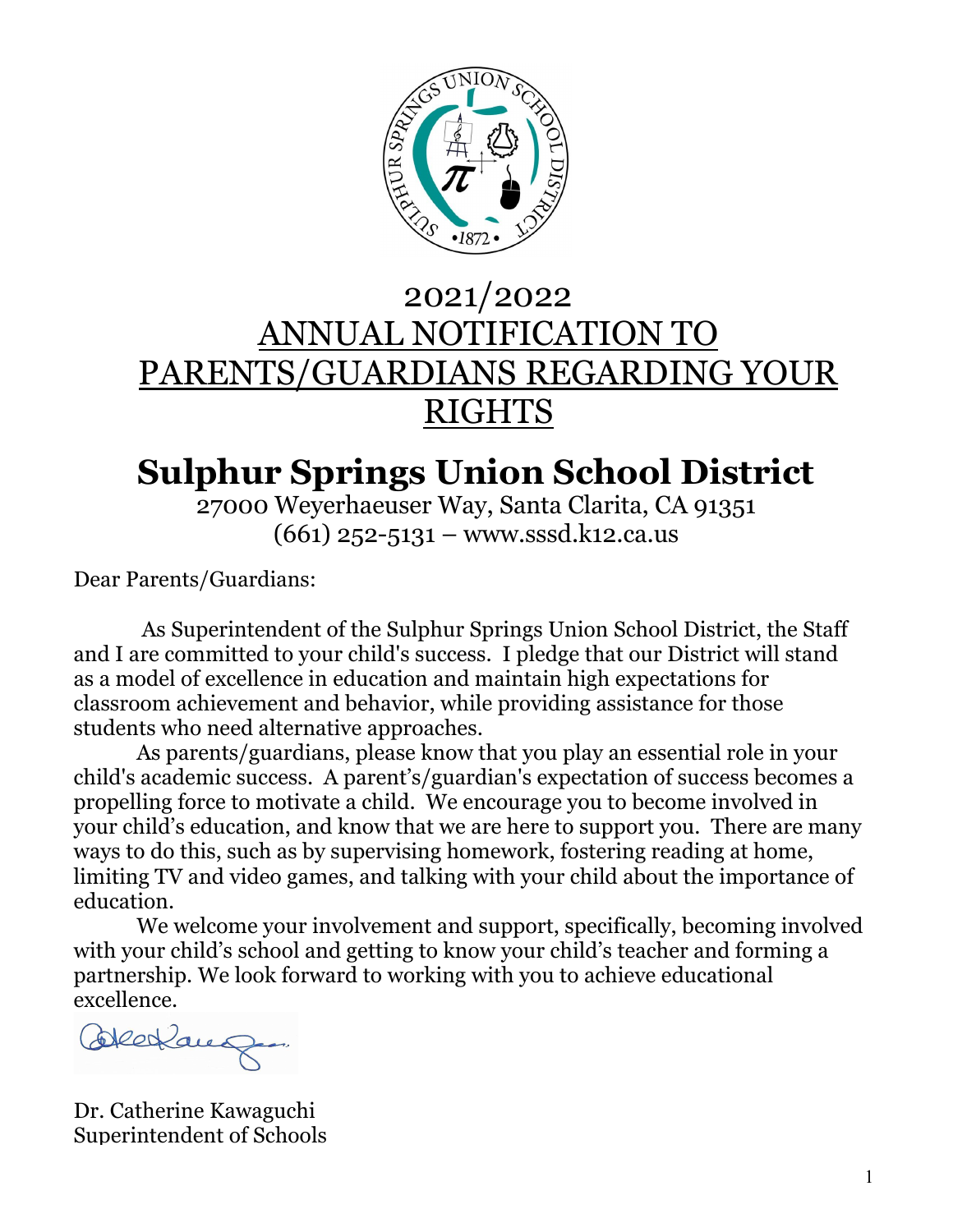# **School Sites**

| Canyon Springs Community School252-4322<br>19059 Vicci Street, Santa Clarita 91351<br>Principal: Julie Martinez         |                                  | Fax: 252-0974                           |
|-------------------------------------------------------------------------------------------------------------------------|----------------------------------|-----------------------------------------|
| <b>Fair Oaks Ranch Community School299-1790</b><br>26933 North Silverbell Lane, Santa Clarita 91387                     |                                  | Fax: 299-1879                           |
| Principal: Julie McBride                                                                                                | Assistant Principal: Krystal Day |                                         |
| Golden Oak Community School251-8929<br>25201 Via Princessa, Santa Clarita 91387<br>Principal: Jennifer Oikawa           |                                  | Fax: 251-8927                           |
| Leona Cox Community School252-2100<br>18643 Oakmoor Street, Santa Clarita 91351<br><b>Principal: Heather Drew</b>       |                                  | Fax: 299-4916                           |
| Mint Canyon Community School252-2570<br>16400 Sierra Highway, Santa Clarita 91351<br>Principal: Paulette Volmer         |                                  | Fax: 298-3383                           |
| Mitchell Community School252-9110                                                                                       |                                  | Fax: 252-6537                           |
| 16821 Goodvale Road, Santa Clarita 91387<br>Principal: Gretchen Lupica                                                  |                                  | Assistant Principal: Erica Klahs-Camara |
| Pinetree Community School298-2280<br>29156 Lotusgarden Drive, Santa Clarita 91387<br>Principal: Stephanie Cruz          |                                  | Fax: 298-0331                           |
| Sulphur Springs Community School252-2725<br>16628 Lost Canyon Road, Santa Clarita 91387                                 |                                  | Fax: 252-5403                           |
| Principal: Eric Guerrero                                                                                                |                                  | Assistant Principal: Erica Klahs-Camara |
| Valley View Community School251-2000<br>19414 West Sierra Estates Drive, Santa Clarita 91321<br>Principal: Diem Johnson |                                  | Fax: 298-5428                           |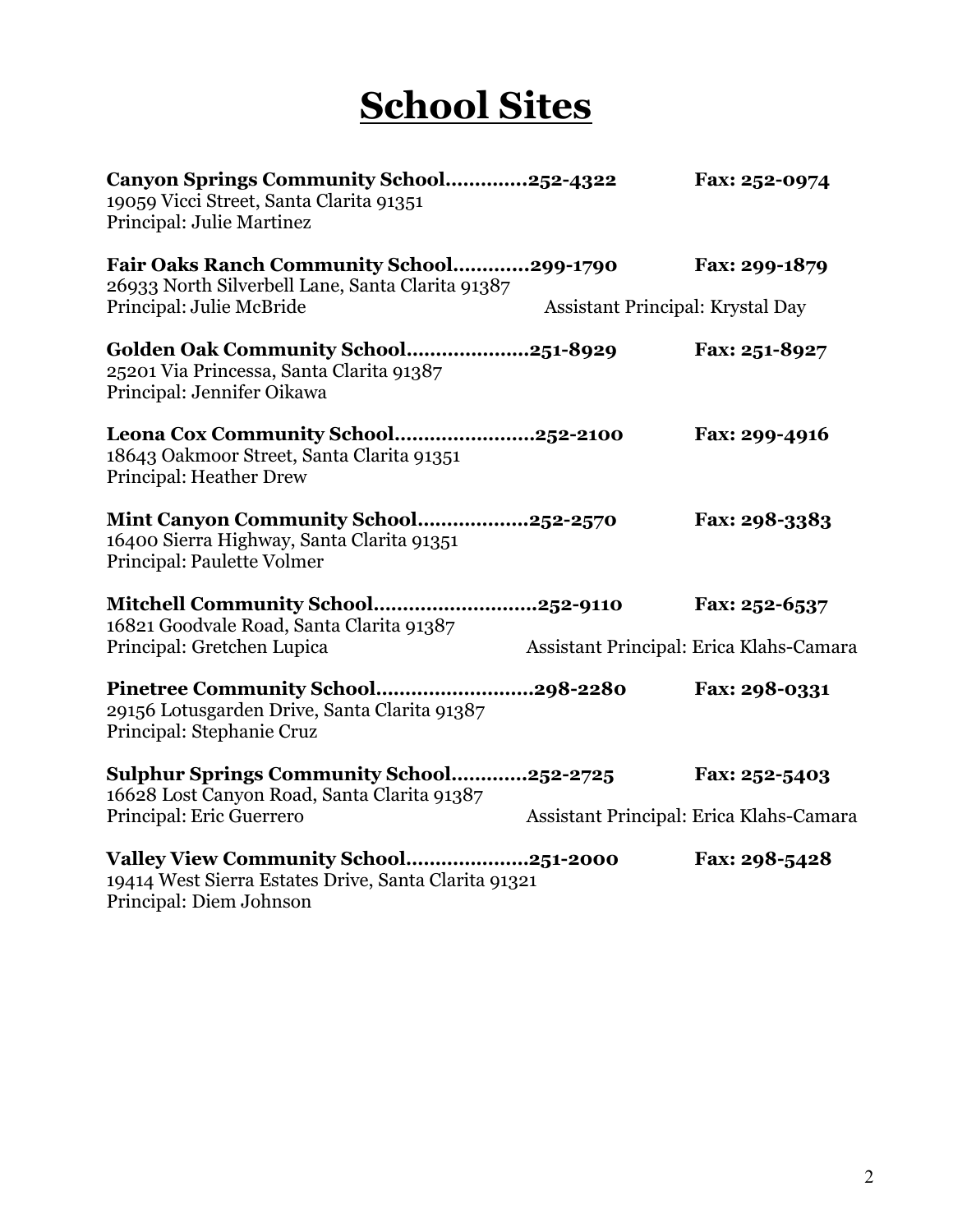# **Rights of Parents and Guardians to Information**

The parents and guardians of pupils enrolled in public schools have the right and should have the opportunity, as mutually supportive and respectful partners in the education of their children within the public schools, to be informed by the school, and to participate in the education of their children, as follows:

- 1. Within a reasonable period of time after making the request, to observe their child's classroom(s).
- 2. Within a reasonable time of their request, to meet with their child's teacher(s) and the principal.
- 3. To volunteer their time and resources for the improvement of school facilities and school programs under the supervision of district employees, including, but not limited to, providing assistance in the classroom with the approval, and under the direct supervision, of the teacher.
- 4. To be notified on a timely basis if their child is absent from school without permission.
- 5. To receive the results of their child's performance on standardized tests and statewide tests and information on the performance of their child's school on standardized statewide tests.
- 6. To request a particular school for their child, and to receive a response from the school district.
- 7. To have a school environment for their child that is safe and supportive of learning.
- 8. To examine the curriculum materials of their child's class(es).
- 9. To be informed of their child's progress in school and of the appropriate school personnel whom they should contact if problems arise with their child.
- 10. To have access to the school records of their child.
- 11. To receive information concerning the academic performance standards, proficiencies, or skills their child is expected to accomplish.
- 12. To be informed in advance about school rules, including disciplinary rules and procedures, attendance policies, dress codes, and procedures for visiting the school.
- 13. To receive information about any psychological testing the school does involving their child and to deny permission to give the test.
- 14. To participate as a member of a parent advisory committee, school site council, or site-based management leadership team.
- 15. To question anything in their child's record that the parent feels is inaccurate or misleading or is an invasion of privacy and to receive a response from the school.
- 16. To be notified, as early in the school year as practicable, if their child is identified as being at risk of retention and of their right to consult with school personnel responsible for a decision to promote or retain their child and to appeal a decision to retain or promote their child.

# **Attendance**

Attendance plays an important role in student achievement. Parents/guardians of children aged 6 to 18 are obligated to send their children to school.

# Avoiding Absences, Written Excuses

The Sulphur Springs Union School District urges parents to make sure their children attend school regularly and to schedule medical and other appointments after school or during school holidays. The district also asks that travel or other absences be avoided during the time school is in session. The higher the district's daily attendance rate, the more a student will learn and the greater the amount of funding that the district will receive from the state for classroom instruction and academic programs. The school calendar is designed to minimize problems for families, which plan vacations around traditional holiday periods, and thereby minimize student absences.

Following an absence, a student is required to bring a written excuse from home when returning to school. Illnesses, and doctor and dental appointments are considered excused absences. Absences without a written excuse are recorded as unexcused.

# Excused Absences

Notwithstanding Section 48200, a pupil shall be excused from school when the absence is:

- (1) Due to the pupil's illness.
- (2) Due to quarantine under the direction of a county or city health officer.
- (3) For the purpose of having medical, dental, optometrical, or chiropractic services rendered.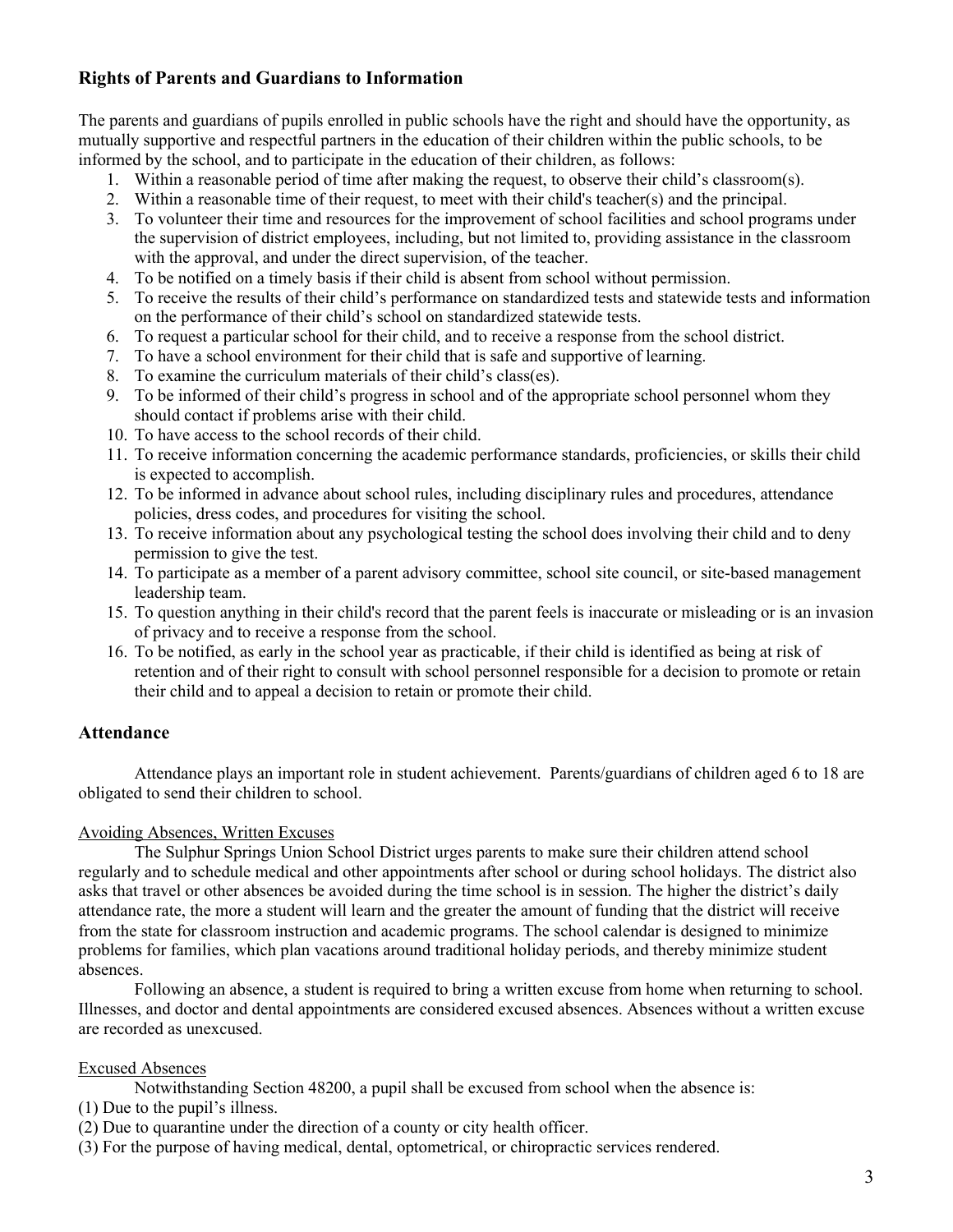(4) For the purpose of attending the funeral services of a member of the pupil's immediate family, so long as the absence is not more than one day if the service is conducted in California and not more than three days if the service is conducted outside California.

(5) For the purpose of jury duty in the manner provided for by law.

(6) Due to the illness or medical appointment during school hours of a child of whom the pupil is the custodial parent, including absences to care for a sick child for which the school shall not require a note from a doctor. (7) For justifiable personal reasons, including, but not limited to, an appearance in court, attendance at a funeral service, observance of a holiday or ceremony of the pupil's religion, attendance at religious retreats, attendance at an employment conference, or attendance at an educational conference on the legislative or judicial process offered by a nonprofit organization when the pupil's absence is requested in writing by the parent or guardian and approved by the principal or a designated representative pursuant to uniform standards established by the governing board. (8) For the purpose of serving as a member of a precinct board for an election pursuant to Section 12302 of the Elections Code.

(9) For the purpose of spending time with a member of the pupil's immediate family who is an active duty member of the uniformed services, as defined in Section 49701, and has been called to duty for, is on leave from, or has immediately returned from, deployment to a combat zone or combat support position. Absences granted pursuant to this paragraph shall be granted for a period of time to be determined at the discretion of the superintendent of the school district.

(10) For the purpose of attending the pupil's naturalization ceremony to become a United States citizen.

(11) Authorized at the discretion of a school administrator, as described in subdivision (c) of Section 48260. (b) A pupil absent from school under this section shall be allowed to complete all assignments and tests missed during the absence that can be reasonably provided and, upon satisfactory completion within a reasonable period of time, shall be given full credit therefor. The teacher of the class from which a pupil is absent shall determine which tests and assignments shall be reasonably equivalent to, but not necessarily identical to, the tests and assignments that the pupil missed during the absence.

(c) For purposes of this section, attendance at religious retreats shall not exceed four hours per semester.

(d) Absences pursuant to this section are deemed to be absences in computing average daily attendance and shall not generate state apportionment payments.

(e) "Immediate family," as used in this section, means the parent or guardian, brother or sister, grandparent, or any other relative living in the household of the pupil.

#### Tardiness

Children should be encouraged to be prompt as part of developing good habits. They are expected to be at school on time. If a child is late, the child should bring an excuse from home to the school office. A student will be classified as truant if they are tardy or absent for more than a 30 minute period during the school day without a valid excuse on three occasions in one school year.

# Truancy Definitions

A student is considered truant after three absences or three tardies of more than 30 minutes each time or any combination thereof and the absences or tardies are unexcused. After a student has been reported as a truant three or more times in a school year and the district has made a conscientious effort to meet with the family, the student is considered a habitual truant. A student who is absent from school without a valid excuse for 10% or more of the schooldays in one school year, from the date of enrollment to the current date, is considered a chronic truant. Unexcused absences are all absences that do not fall within EC 48205.

#### Arrest of Truants/School Attendance Review Boards

The school attendance supervisor, administrator or designee, a peace officer, or probation officer may arrest or assume temporary custody during school hours, of any minor who is found away from his/her home and who is absent from school without valid excuse within the county, city or school district. A student who is a habitual truant may be referred to a School Attendance and Review Board (SARB).

# Truant Consequences

Any student who is identified as "Truant" may be assigned as a ward of the court, if the available community resources do not resolve the students' continued problem of truancy, by a Probation Officer or Deputy District Attorney.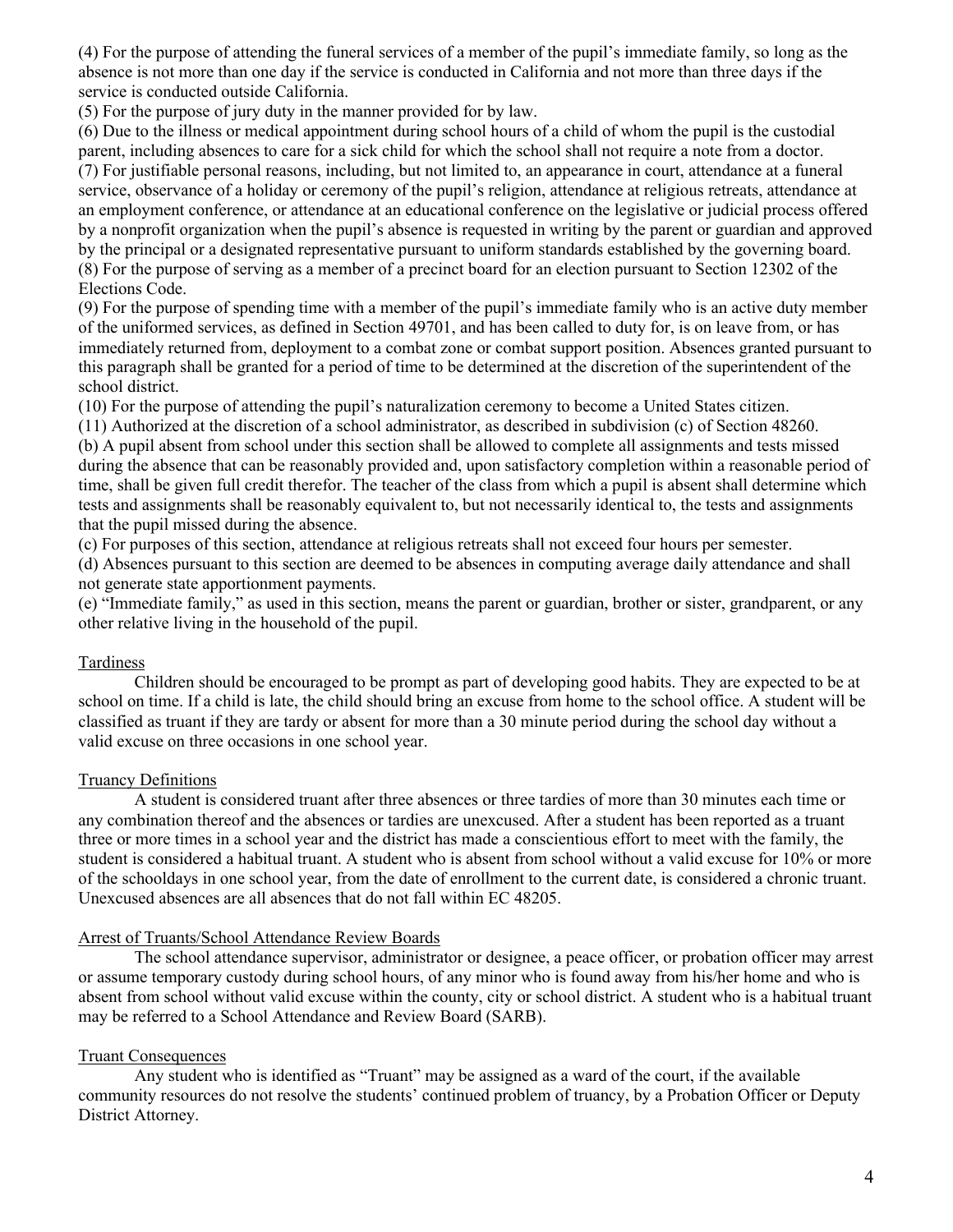# Chronic Absenteeism

A student is considered a chronic absentee when he/she is absent on 10% or more of the school days in one school year, from the date of enrollment to the current date. Chronic absenteeism includes all absences – excused and unexcused – and is an important measure because excessive absences negatively impact academic achievement and student engagement.

# **Attendance Options**

**Compulsory Education:** Compulsory Education law states that students must enroll in school in the school district in which the residence of either the parent or legal guardian is located. If a parent is seeking a change in a public district outside of the resident district, then an interdistrict permit is required. Exceptions are for charter school, home school or other private school enrollments, and other online charter school options.

**Residency:** A pupil may alternatively comply with the residency requirements for school attendance in a school district, if he or she is any of the following: placed in a foster home or licensed children's institution within the boundaries of the school district pursuant to a commitment of placement under the Welfare and Institutions Code; a pupil who is a foster child who remains in his or her school of origin; an emancipated pupil who resides within the boundaries of the school district; a pupil who lives in the home of a caregiving adult that is located within the boundaries of the school district; a pupil residing in a state hospital located within the boundaries of the school district; or a pupil whose parent is transferred or is pending transfer to a military installation within the state while on active military duty pursuant to an official military order. Students in military and migrant families may remain in their school of origin and shall have waived residency restrictions due to the frequency of movement of their families. Connect with the District Office at 661-252-5131 for more information on the protections afforded these students per California laws.

**Interdistrict:** An interdistrict agreement is signed by both the releasing and accepting districts. When denied, there are appeal processes according to the local district policies. The education rights holder may appeal to their County Office of Education for an appeal process within 30 days of a final denial from either district.

The parent or legal guardian of a pupil may seek release from the school district of residence to attend a school in any other school district. School districts may enter into agreements for the interdistrict transfer of one or more pupils for a period of up to five years. The agreement must specify the terms and conditions for granting or denying transfers, and may contain standards of reapplication and specify the terms and conditions under which a permit may be revoked. Unless otherwise specified in the agreement, a pupil will not have to reapply for an interdistrict transfer, and the school board of the district of enrollment must allow the pupil to continue to attend the school in which he/she is enrolled. A student who has completed grade 10 by June 30, may remain enrolled within the district of enrollment through grades 11 and 12 without any revocation from the desired district, and must be treated the same as any other resident student.

Regardless of whether an agreement exists or a permit is issued, the school district of residence cannot prohibit the transfer of a pupil who is a child of an active military duty parent to a school district of proposed enrollment if that district approves the application for transfer. Nor may a district prohibit an interdistrict permit release when no intradistrict permit options are available to a victim of bullying. A "victim of an act of bullying" means a pupil that has been determined to have been a victim of bullying by an investigation pursuant to the complaint process described in Section 234.1 and the bullying was committed by any pupil in the school district of residence, and the parent of the pupil has filed a written complaint regarding the bullying with the school, school district personnel, or a local law enforcement agency. "Bullying" means any severe or pervasive physical or verbal communication made in writing or by means of an electronic act directed toward one or more pupils that results in placing a reasonable person in fear of harm of self or property. It may cause a substantially detrimental effect on physical or mental health, interfere with academic performance or the ability to participate in or benefit from the services, activities, or privileges provided by a school, and may be done in person or online. Bullying may be exhibited in the creation or transmission of bullying online, on or off the school site, by telephone or other device in a message, text, sound, video, or image in a post on a social network internet website or burn page that creates a credible impersonation of another student knowingly and without consent for the purpose of bullying. Sharing or forwarding messages contributes to the act of bullying.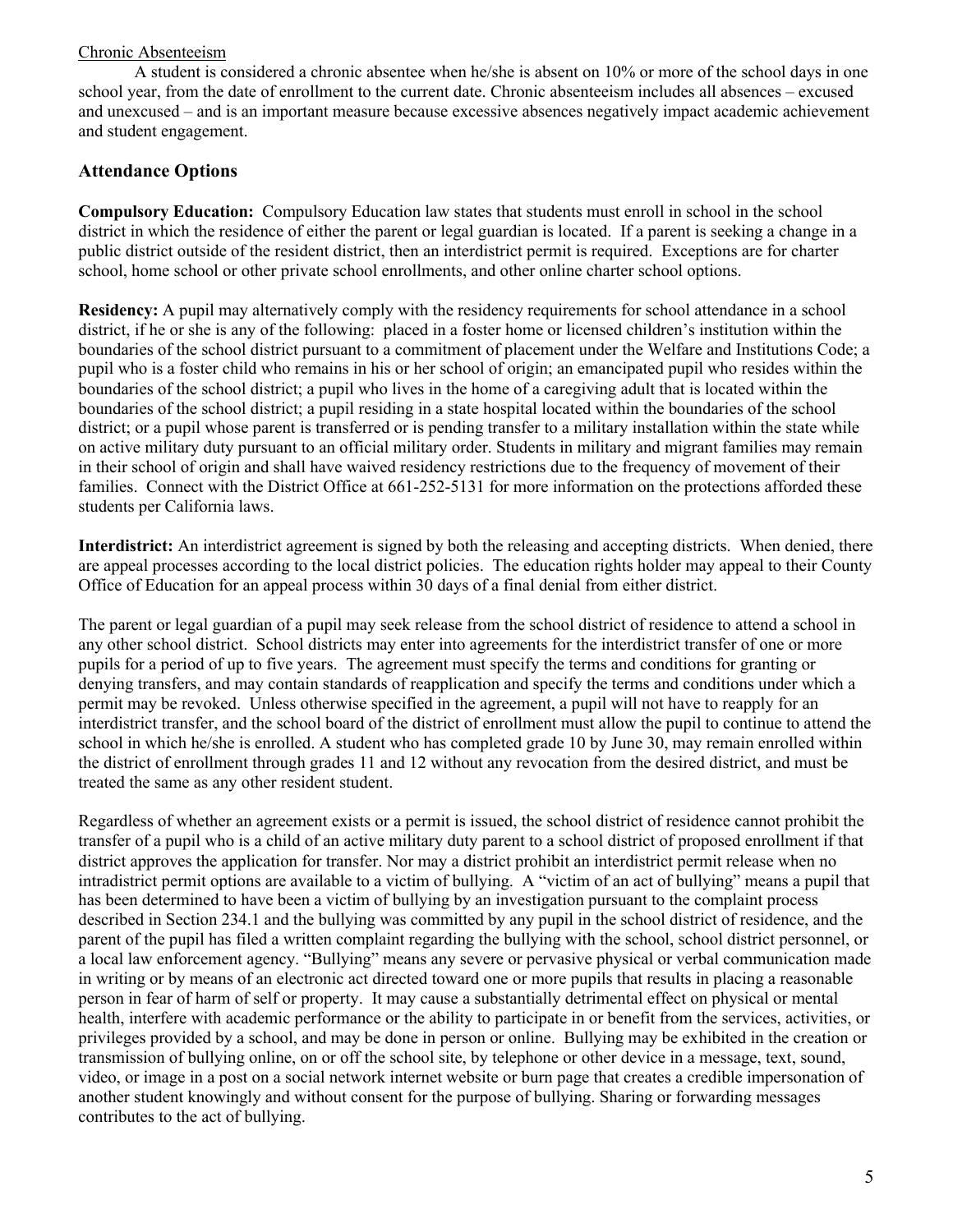A student who is appealing a decision for an interdistrict permit approval through the County Office of Education may be eligible for provisional admission to the desired district in grades TK through 12, while continuing through the process of appeal, if space is made available by the desired district, not to exceed two months. A pupil who has been determined by personnel of either the school district of residence or the district of proposed enrollment to have been the victim of an act of bullying, as defined in  $EC 48900(r)$ , shall, at the request of the parent or legal guardian, be given priority for interdistrict attendance under any existing agreement or, in the absence of an agreement, be given additional consideration for the creation of an interdistrict attendance agreement. Interdistrict permits shall not be denied for release from district of residence, but may require the same entrance requirements from desired districts. For active military families, pending transfer orders, may have ten days to produce documents after the family has relocated. Once orders are in writing, they may be forwarded to the intended resident district or charter to start the enrollment process and avoid delays. Coursework and graduation requirements are exempted for children of active military.

Each school district shall post their interdistrict policy agreements and local district caps on their district and/or school websites. Reasons for approval and denial of interdistrict transfer requests must be updated on the district website according to board policies. The County appeals process will be offered with the final denial in writing by the school district. The County appeal process may take up to a maximum of two months. If you have any questions about the interdistrict process, please call the district office at 661-252-5131 or call the County Office at 562-922-6233.

**Intradistrict:** Residents of the school district may apply to other schools that serve the same grade levels within the district. No pupil who currently resides in the attendance area of a school can be displaced by pupils transferring from outside the attendance area. Students who are a victim of bullying shall be allowed an intradistrict permit to transfer if space is available at the same grade level. If there is no "intra-district" space to attend, the student may seek an "inter-district" permit to another district without any delay in release from the home district, but it does not guarantee entrance to an outside district. The process to enter another school district will be according to the desired district's transfer policies. A "victim of an act of bullying" means a pupil that has been determined to have been a victim of bullying by an investigation pursuant to the complaint process described in Section 234.1 and the bullying was committed by any pupil in the school district of residence, and the parent of the pupil has filed a written complaint regarding the bullying with the school, school district personnel, or a local law enforcement agency. "Bullying" means any severe or pervasive physical or verbal communication made in writing or by means of an electronic act directed toward one or more pupils that results in placing a reasonable person in fear of harm of self or property. It may cause a substantially detrimental effect on physical or mental health, interfere with academic performance or the ability to participate in or benefit from the services, activities, or privileges provided by a school, and may be done in person or online. Bullying may be exhibited in the creation or transmission of bullying online, on or off the school site, by telephone or other device in a message, text, sound, video, or image in a post on a social network internet website or burn page that creates a credible impersonation of another student knowingly and without consent for the purpose of bullying. Sharing or forwarding messages contributes to the act of bullying.

#### Instruction for Pupils with Temporary Disabilities

A pupil with a temporary disability, which makes attendance in the regular day classes or the alternative educational program in which the pupil is enrolled, impossible or inadvisable may receive individualized instruction provided in the pupil's home for one hour a day. Please contact your school administrator for further information.

A pupil with a temporary disability, who is in a hospital or other residential health facility, excluding a state hospital, may be deemed to have complied with the residency requirements for school attendance in the school district in which the hospital is located.

It is the responsibility of the parent or guardian to notify the school district in which the hospital or other residential health facility is located of the presence of a pupil with a temporary disability. Upon receipt of the notification, the district will within five working days determine whether the pupil will be able to receive individualized instruction pursuant to EC 48206.3 and, if so, provide the instruction within five working days or less.

A pupil with a temporary disability may remain enrolled in the district of residence or charter school and may attend regular classes when not confined to the hospital setting, the total days of instruction may not exceed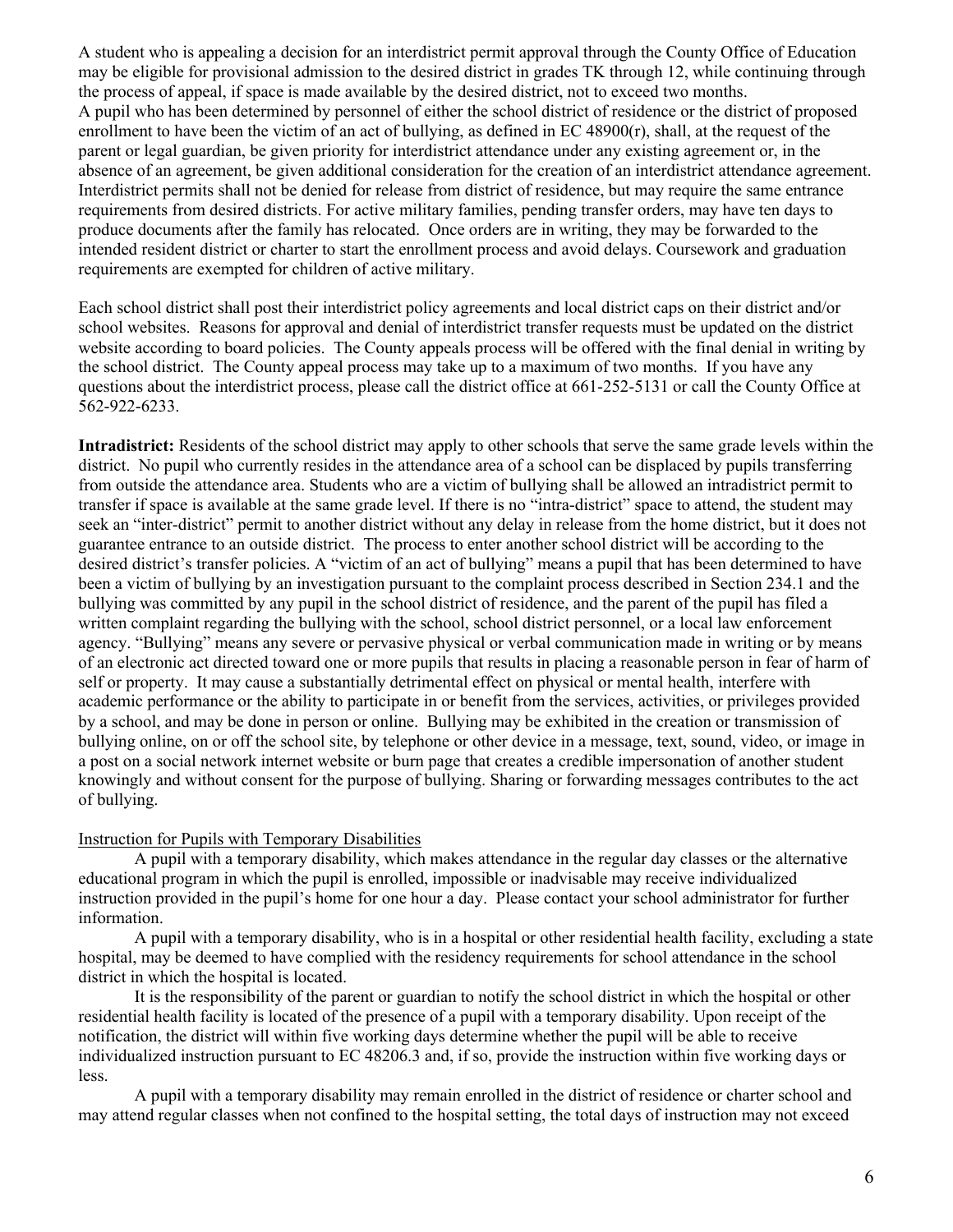the maximum of five days with both school settings and attendance may not be duplicated. If necessary, the district of residence may provide instruction in the home for the days not receiving instruction in the hospital setting, depending upon the temporary doctor orders. The supervisor of attendance shall ensure that absences from the regular school program are excused until the pupil is able to return to the regular school program.

# Notice of Alternative Schools

California state law authorizes all school districts to provide for alternative schools. Education Code 58500 defines alternative school as a school or separate class group within a school, which is operated in a manner designed to:

- (a) Maximize the opportunity for students to develop the positive values of self-reliance, initiative, kindness, spontaneity, resourcefulness, courage, creativity, responsibility, and joy.
- (b) Recognize that the best learning takes place when the student learns because of his/her desire to learn.
- (c) Maintain a learning situation maximizing student self-motivation and encouraging the student in his/her own time to follow his/her own interests. These interests may be conceived by him/her totally and independently or may result in whole or in part from a presentation by his/her teachers of choices of learning projects.
- (d) Maximize the opportunity for teachers, parents, and students to cooperatively develop the learning process and its subject matter. This opportunity shall be a continuous, permanent process.
- (e) Maximize the opportunity for the students, teachers, and parents to continuously react to the changing world, including, but not limited to, the community in which the school is located.

In the event any parent, pupil, or teacher is interested in further information concerning alternative schools, the county superintendent of schools, the administrative office of this district, and the principal's office in each attendance unit have copies of the law available for your information. This law particularly authorizes interested persons to request the governing board of the district to establish alternative school programs in each district.

# **Discipline**

# School Rules

The Governing Board desires to provide a safe, supportive and positive school environment conducive to student learning and to prepare students for responsible citizenship by fostering self-discipline and personal responsibility. Each school will develop site-level disciplinary rules, which are available to review in the school office.

# Duties of Pupils

Pupils shall conform to school regulations, obey all directions, be diligent in study and respectful to teachers and others in authority, and refrain from the use of profane and vulgar language.

# Jurisdiction

Teaching staff shall hold pupils to strict account for their conduct on the way to and from school, on the playgrounds, or during recess.

# Dress and Grooming

The Sulphur Springs Union School District believes that appropriate dress and grooming contribute to a productive learning environment. The Board expects students to give proper attention to personal cleanliness and to wear clothes that are suitable for the school activities in which they participate. Students' clothing must not present a health or safety hazard or a distraction, which would interfere with the educational process.

The following guidelines shall apply to all regular school activities:

- 1. Shoes must be worn at all times. Sandals must have heel straps. Thongs or backless shoes or sandals are not acceptable.
- 2. Clothing, jewelry and personal items (backpacks, fanny packs, gym bags, water bottles etc.)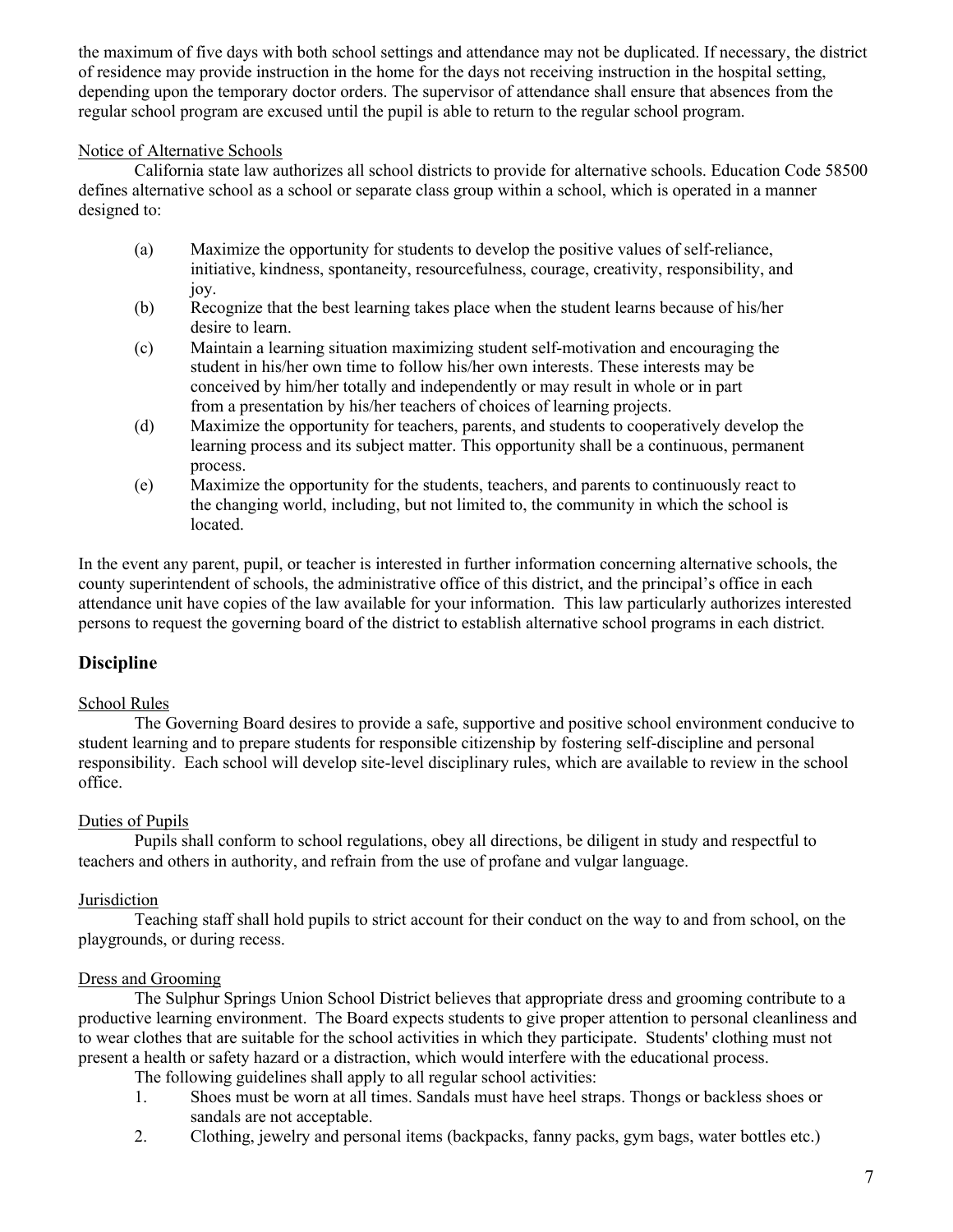shall be free of writing, pictures or any other insignia which are crude, vulgar, profane or sexually suggestive, which show drug, alcohol or tobacco company advertising, promotions and likenesses, or which advocate racial, ethnic or religious prejudice.

- 3. Hats, caps and other head coverings shall not be worn indoors.
- 4. Clothes shall be sufficient to conceal undergarments at all times. See-through or fish-net fabrics, halter tops, off-the-shoulder or low-cut tops, bare midriffs and skirts or shorts shorter than mid-thigh are prohibited.
- 5. Gym shorts may not be worn in classes other than physical education.
- 6. Hair shall be clean and neatly groomed. Hair may not be sprayed by any coloring that would drip when wet.

The principal, staff, students and parent/guardians at each school may establish reasonable dress and grooming regulations for times when students are engaged in extracurricular or other special school activities.

# Suspension and Expulsion/Due Process

The Governing Board has established policies and standards of behavior in order to promote learning and protect the safety and well-being of all students. When these policies and standards are violated, it may be necessary to suspend or expel a student from regular classroom instruction.

Suspended or expelled students shall be denied the privilege of participation in all extracurricular activities during the period of suspension or expulsion.

Except where suspension for a first offense is warranted in accordance with law, suspension shall be imposed only when other means of correction fail to bring about proper conduct.

Expulsion is an action taken by the Board for severe or prolonged breaches of discipline by a student. Except for single acts of a grave nature, expulsion shall be used only when there is a history of misconduct, when other forms of discipline, including suspension, have failed to bring about proper conduct, or when the student's presence causes a continuing danger to self or others.

The grounds for suspension and expulsion and the procedures for considering, recommending, and/or implementing suspension and expulsion shall be those specified in law and/or administrative regulation.

The Board shall provide for the fair and equitable treatment of students facing suspension and expulsion by affording them their due process rights under the law. The Superintendent or designee shall comply with procedures for notices and appeals as specified in administrative regulation and/or law.

The Board believes that parental involvement plays an important role in the resolution of classroom behavior problems. The Board Expects that teachers will communicate with parents/guardians when behavior problems arise.

Whenever a student is suspended from class by a teacher because he/she committed an obscene act, engaged in habitual profanity or vulgarity, disrupted school activities, or otherwise willfully defied valid staff authority, the teacher of the class from which the student was removed may provide that the student's parent/guardian attend a portion of a school day in class from which the student was suspended.

Before requiring parental attendance, the teacher shall make reasonable efforts to have the parent/guardian visit the class voluntarily. The teacher also may inform the parent/guardian about available resources and parent education opportunities. Teachers should reserve the option of required parental attendance for cases in which they have determined that it is the best strategy to promote positive interaction between the student and the parent/guardian and to improve classroom behavior.

The teacher shall apply this policy uniformly to all students within the classroom. This policy shall apply only to a parent/guardian who lives with the student.

When a teacher requires parental attendance, the principal shall send a written notice to the parent/guardian stating that his/her attendance is pursuant to law.

The notice shall specify that the attendance may be on either the date the student is scheduled to return to class or within one week thereafter.

A parent/guardian who has received a written notice shall attend class as specified in the notice. After completing the classroom visit and before leaving school premises, the parent/guardian also shall meet with the principal or designee.

The principal or designee shall contact a parent/guardian who does not respond to the request to attend school. The Board recognizes that parent/guardian compliance with this policy may be delayed, modified, or prevented for reasons such as serious illness/injury/disability, absence from town, or inability to get release time from work.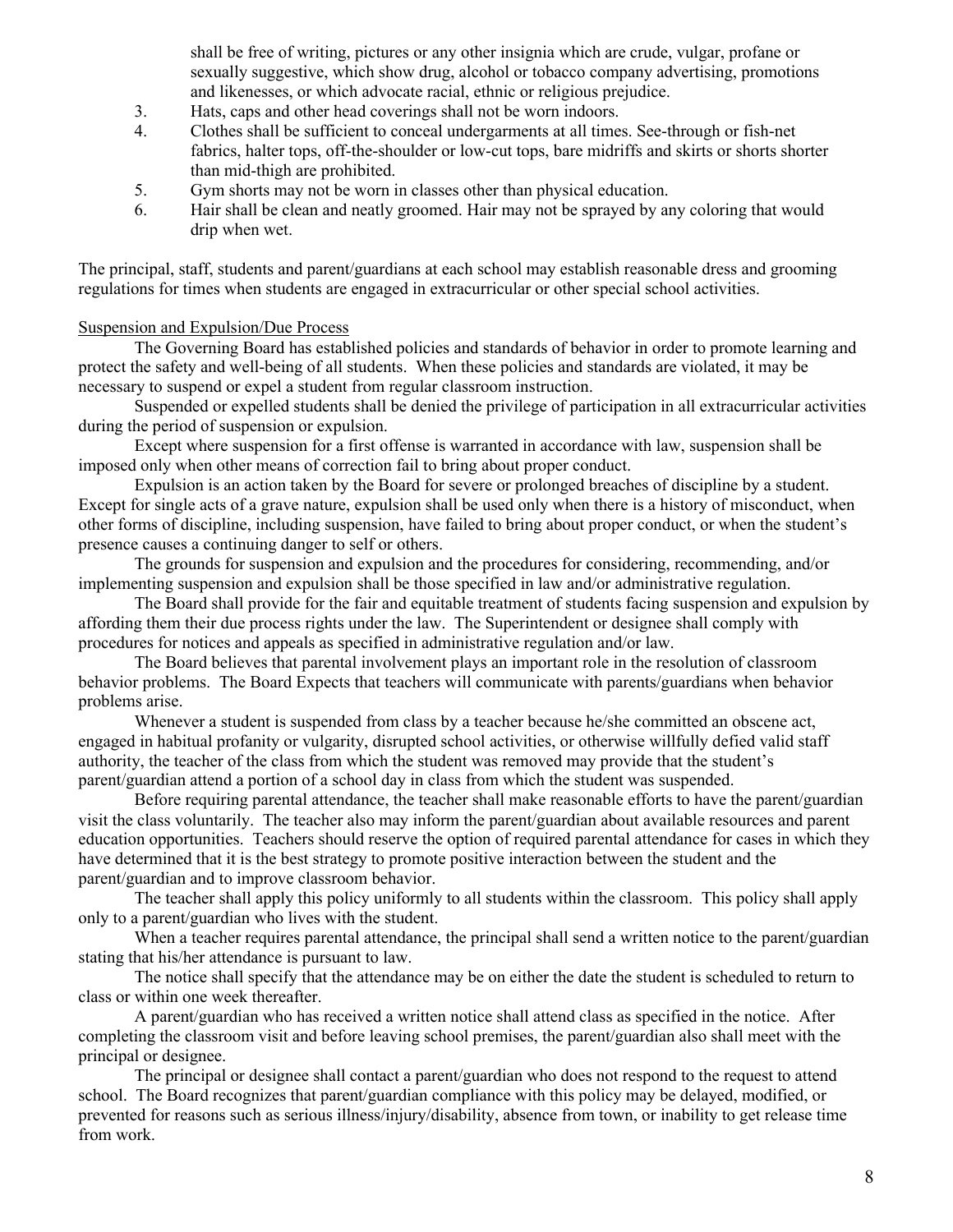District regulations and school-site rules for student discipline shall include procedures for implementing parental attendance requirements. Parents/guardians shall be notified of this policy prior to its implementation.

On a case-by-case basis, the enforcement of an expulsion order may be suspended by the Board pursuant to the requirements of law.

#### Suspension or Expulsion

A pupil shall not be suspended from school or recommended for expulsion, unless the superintendent of the school district or the principal of the school in which the pupil is enrolled determines that the pupil has committed an act as defined pursuant to any of subdivisions (a) to (r), inclusive:

(a) (1) Caused, attempted to cause, or threatened to cause physical injury to another person. (2) Willfully used force or violence upon the person of another, except in self-defense.

(b) Possessed, sold, or otherwise furnished a firearm, knife, explosive, or other dangerous object, unless, in the case of possession of an object of this type, the pupil had obtained written permission to possess the item from a certificated school employee, which is concurred in by the principal or the designee of the principal.

(c) Unlawfully possessed, used, sold, or otherwise furnished, or been under the influence of, a controlled substance listed in Chapter 2 (commencing with Section 11053) of Division 10 of the Health and Safety Code, an alcoholic beverage, or an intoxicant of any kind.

(d) Unlawfully offered, arranged, or negotiated to sell a controlled substance listed in Chapter 2 (commencing with Section 11053) of Division 10 of the Health and Safety Code, an alcoholic beverage, or an intoxicant of any kind, and either sold, delivered, or otherwise furnished to a person another liquid, substance, or material and represented the liquid, substance, or material as a controlled substance, alcoholic beverage, or intoxicant.

(e) Committed or attempted to commit robbery or extortion.

(f) Caused or attempted to cause damage to school property or private property.

(g) Stole or attempted to steal school property or private property.

(h) Possessed or used tobacco, or products containing tobacco or nicotine products, including, but not limited to, cigarettes, cigars, miniature cigars, clove cigarettes, smokeless tobacco, snuff, chew packets, and betel. However, this section does not prohibit the use or possession by a pupil of the pupil's own prescription products.

(i) Committed an obscene act or engaged in habitual profanity or vulgarity.

(j) Unlawfully possessed or unlawfully offered, arranged, or negotiated to sell drug paraphernalia, as defined in Section 11014.5 of the Health and Safety Code.

(k) (1) Disrupted school activities or otherwise willfully defied the valid authority of supervisors, teachers, administrators, school officials, or other school personnel engaged in the performance of their duties.

(2) Except as provided in Section 48910, a pupil enrolled in kindergarten or any of grades 1 to 3, inclusive, shall not be suspended for any of the acts enumerated in paragraph (1), and those acts shall not constitute grounds for a pupil enrolled in kindergarten or any of grades 1 to 12, inclusive, to be recommended for expulsion. This paragraph is inoperative on July 1, 2020.

(3) Except as provided in Section 48910, commencing July 1, 2020, a pupil enrolled in kindergarten or any of grades 1 to 5, inclusive, shall not be suspended for any of the acts specified in paragraph (1), and those acts shall not constitute grounds for a pupil enrolled in kindergarten or any of grades 1 to 12, inclusive, to be recommended for expulsion.

(4) Except as provided in Section 48910, commencing July 1, 2020, a pupil enrolled in any of grades 6 to 8, inclusive, shall not be suspended for any of the acts specified in paragraph (1). This paragraph is inoperative on July 1, 2025.

(l) Knowingly received stolen school property or private property.

(m) Possessed an imitation firearm. As used in this section, "imitation firearm" means a replica of a firearm that is so substantially similar in physical properties to an existing firearm as to lead a reasonable person to conclude that the replica is a firearm.

(n) Committed or attempted to commit a sexual assault as defined in Section 261, 266c, 286, 287, 288, or 289 of, or former Section 288a of, the Penal Code or committed a sexual battery as defined in Section 243.4 of the Penal Code.

(o) Harassed, threatened, or intimidated a pupil who is a complaining witness or a witness in a school disciplinary proceeding for purposes of either preventing that pupil from being a witness or retaliating against that pupil for being a witness, or both.

(p) Unlawfully offered, arranged to sell, negotiated to sell, or sold the prescription drug Soma.

(q) Engaged in, or attempted to engage in, hazing. For purposes of this subdivision, "hazing" means a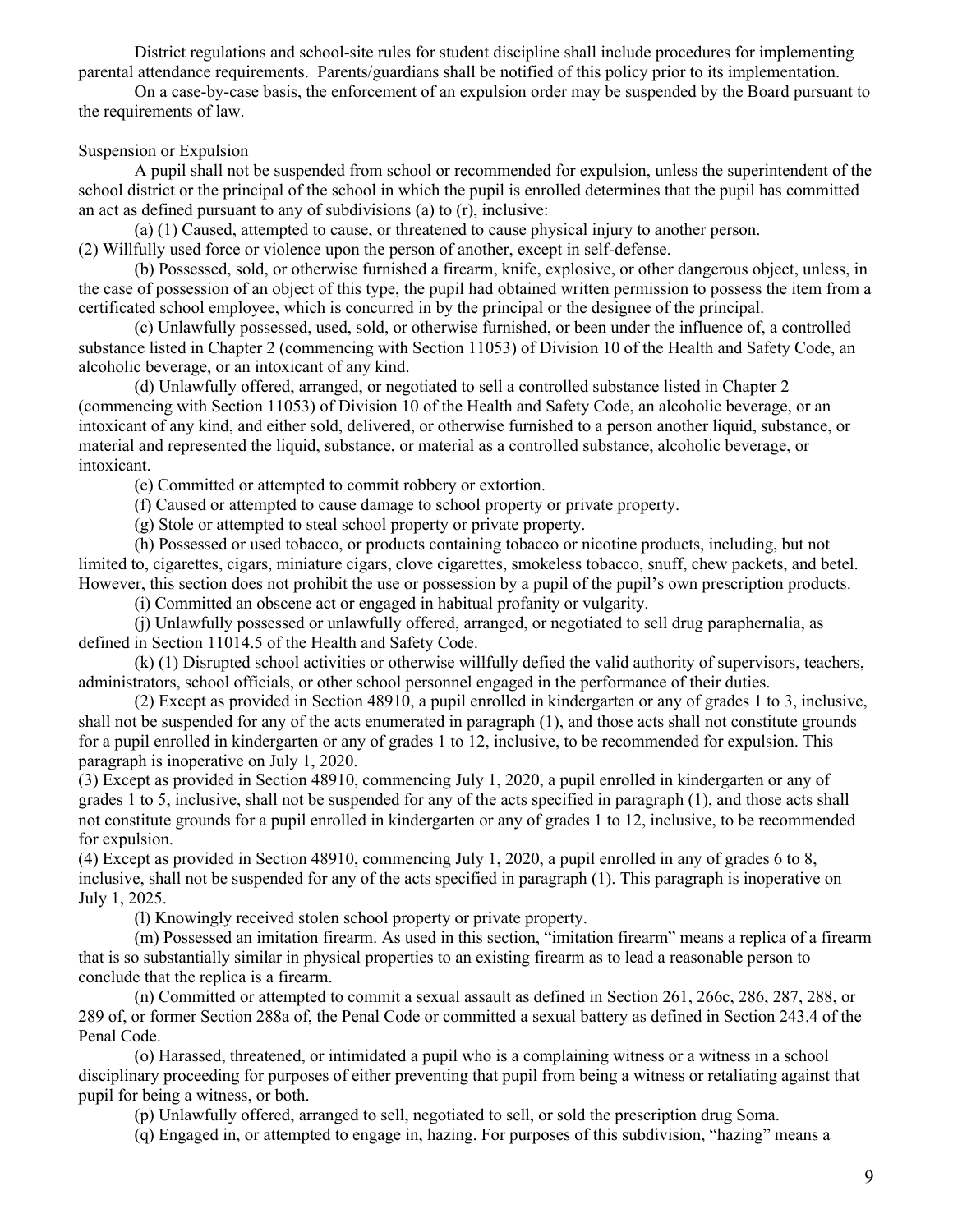method of initiation or preinitiation into a pupil organization or body, whether or not the organization or body is officially recognized by an educational institution, that is likely to cause serious bodily injury or personal degradation or disgrace resulting in physical or mental harm to a former, current, or prospective pupil. For purposes of this subdivision, "hazing" does not include athletic events or school-sanctioned events.

(r) Engaged in an act of bullying. For purposes of this subdivision, the following terms have the following meanings:

(1) "Bullying" means any severe or pervasive physical or verbal act or conduct, including communications made in writing or by means of an electronic act, and including one or more acts committed by a pupil or group of pupils as defined in Section 48900.2, 48900.3, or 48900.4, directed toward one or more pupils that has or can be reasonably predicted to have the effect of one or more of the following:

(A) Placing a reasonable pupil or pupils in fear of harm to that pupil's or those pupils' person or property.

(B) Causing a reasonable pupil to experience a substantially detrimental effect on the pupil's physical or mental health.

(C) Causing a reasonable pupil to experience substantial interference with the pupil's academic performance.

(D) Causing a reasonable pupil to experience substantial interference with the pupil's ability to participate in or benefit from the services, activities, or privileges provided by a school.

(2) (A) "Electronic act" means the creation or transmission originated on or off the schoolsite, by means of an electronic device, including, but not limited to, a telephone, wireless telephone, or other wireless communication device, computer, or pager, of a communication, including, but not limited to, any of the following:

(i) A message, text, sound, video, or image.

(ii) A post on a social network internet website, including, but not limited to:

(I) Posting to or creating a burn page. "Burn page" means an internet website created for the purpose of having one or more of the effects listed in paragraph (1).

(II) Creating a credible impersonation of another actual pupil for the purpose of having one or more of the effects listed in paragraph (1). "Credible impersonation" means to knowingly and without consent impersonate a pupil for the purpose of bullying the pupil and such that another pupil would reasonably believe, or has reasonably believed, that the pupil was or is the pupil who was impersonated.

(III) Creating a false profile for the purpose of having one or more of the effects listed in paragraph (1). "False profile" means a profile of a fictitious pupil or a profile using the likeness or attributes of an actual pupil other than the pupil who created the false profile.

(iii) (I) An act of cyber sexual bullying.

(II) For purposes of this clause, "cyber sexual bullying" means the dissemination of, or the solicitation or incitement to disseminate, a photograph or other visual recording by a pupil to another pupil or to school personnel by means of an electronic act that has or can be reasonably predicted to have one or more of the effects described in subparagraphs (A) to (D), inclusive, of paragraph (1). A photograph or other visual recording, as described in this subclause, shall include the depiction of a nude, semi-nude, or sexually explicit photograph or other visual recording of a minor where the minor is identifiable from the photograph, visual recording, or other electronic act.

(III) For purposes of this clause, "cyber sexual bullying" does not include a depiction, portrayal, or image that has any serious literary, artistic, educational, political, or scientific value or that involves athletic events or school-sanctioned activities.

(B) Notwithstanding paragraph (1) and subparagraph (A), an electronic act shall not constitute pervasive conduct solely on the basis that it has been transmitted on the internet or is currently posted on the internet.

(3) "Reasonable pupil" means a pupil, including, but not limited to, a pupil with exceptional needs, who exercises average care, skill, and judgment in conduct for a person of that age, or for a person of that age with the pupil's exceptional needs.

(s) A pupil shall not be suspended or expelled for any of the acts enumerated in this section unless the act is related to a school activity or school attendance occurring within a school under the jurisdiction of the superintendent of the school district or principal or occurring within any other school district. A pupil may be suspended or expelled for acts that are enumerated in this section and related to a school activity or school attendance that occur at any time, including, but not limited to, any of the following:

(1) While on school grounds.

(2) While going to or coming from school.

(3) During the lunch period whether on or off the campus.

(4) During, or while going to or coming from, a school-sponsored activity.

(t) A pupil who aids or abets, as defined in Section 31 of the Penal Code, the infliction or attempted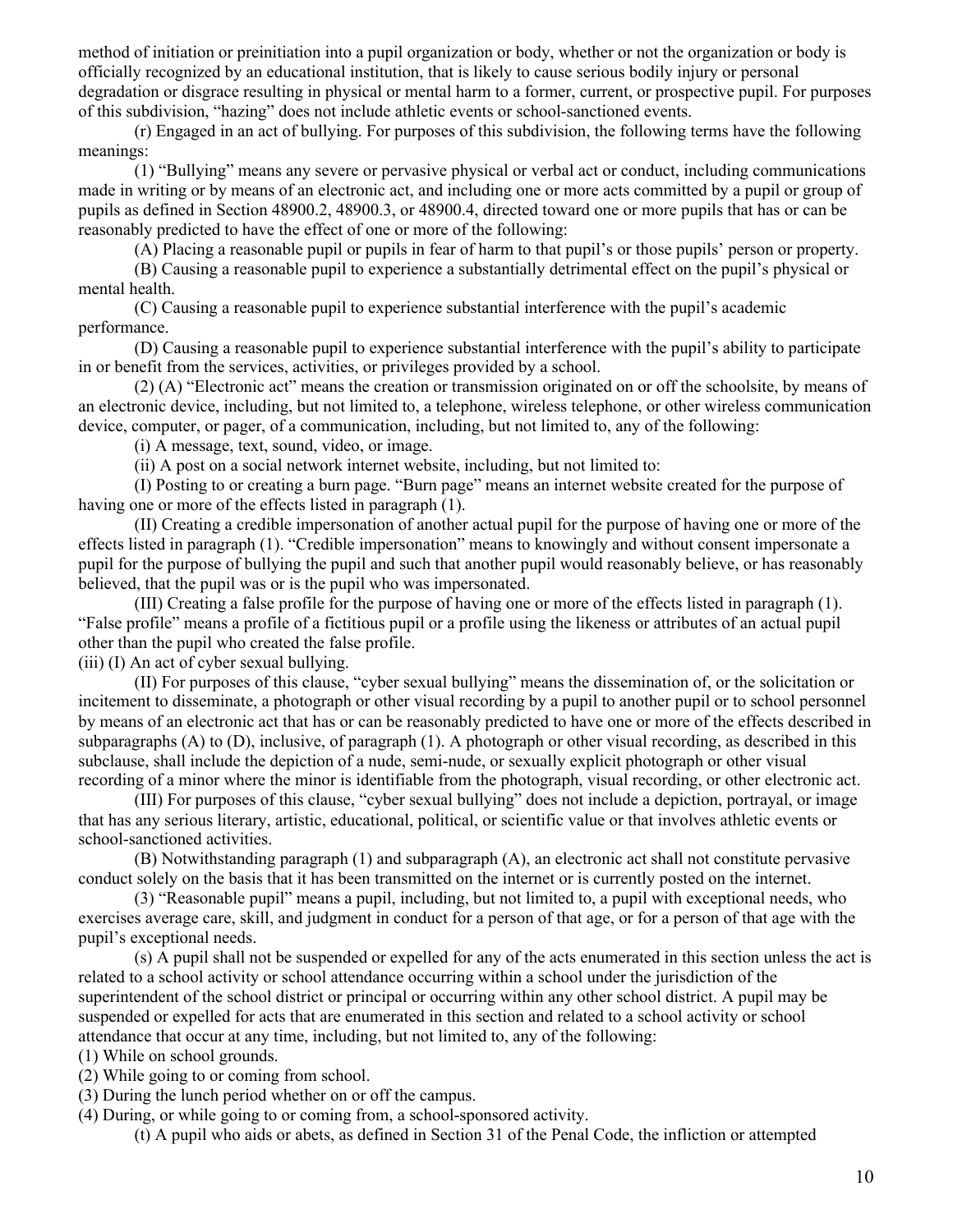infliction of physical injury to another person may be subject to suspension, but not expulsion, pursuant to this section, except that a pupil who has been adjudged by a juvenile court to have committed, as an aider and abettor, a crime of physical violence in which the victim suffered great bodily injury or serious bodily injury shall be subject to discipline pursuant to subdivision (a).

(u) As used in this section, "school property" includes, but is not limited to, electronic files and databases.

(v) For a pupil subject to discipline under this section, a superintendent of the school district or principal is encouraged to provide alternatives to suspension or expulsion, using a research-based framework with strategies that improve behavioral and academic outcomes, that are age appropriate and designed to address and correct the pupil's specific misbehavior as specified in Section 48900.5.

(w) (1) It is the intent of the Legislature that alternatives to suspension or expulsion be imposed against a pupil who is truant, tardy, or otherwise absent from school activities.

(2) It is further the intent of the Legislature that the Multi-Tiered System of Supports, which includes restorative justice practices, trauma-informed practices, social and emotional learning, and schoolwide positive behavior interventions and support, may be used to help pupils gain critical social and emotional skills, receive support to help transform trauma-related responses, understand the impact of their actions, and develop meaningful methods for repairing harm to the school community.

# **EC 48900.2. Sexual Harassment**

In addition to the reasons specified in Section 48900, a pupil may be suspended from school or recommended for expulsion if the superintendent or the principal of the school in which the pupil is enrolled determines that the pupil has committed sexual harassment as defined in Section 212.5.

For the purposes of this chapter, the conduct described in Section 212.5 must be considered by a reasonable person of the same gender as the victim to be sufficiently severe or pervasive to have a negative impact upon the individual's academic performance or to create an intimidating, hostile, or offensive educational environment. This section shall not apply to pupils enrolled in kindergarten and grades 1 to 3, inclusive.

# **EC 48900.3. Hate Violence**

In addition to the reasons set forth in Sections 48900 and 48900.2, a pupil in any of grades 4 to 12, inclusive, may be suspended from school or recommended for expulsion if the superintendent or the principal of the school in which the pupil is enrolled determines that the pupil has caused, attempted to cause, threatened to cause, or participated in an act of, hate violence, as defined in subdivision (e) of Section 233.

#### **EC 48900.4. Harassment, Threats or Intimidation**

In addition to the grounds specified in Sections 48900 and 48900.2, a pupil enrolled in any of grades 4 to 12, inclusive, may be suspended from school or recommended for expulsion if the superintendent or the principal of the school in which the pupil is enrolled determines that the pupil has intentionally engaged in harassment, threats, or intimidation, directed against school district personnel or pupils, that is sufficiently severe or pervasive to have the actual and reasonably expected effect of materially disrupting classwork, creating substantial disorder, and invading the rights of either school personnel or pupils by creating an intimidating or hostile educational environment.

# **EC 48900.5. Limitations on Imposing Suspension**

Suspension, including supervised suspension as described in Section 48911.1, shall be imposed only when other means of correction fail to bring about proper conduct. A school district may document the other means of correction used and place that documentation in the pupil's record, which may be accessed pursuant to Section 49069. However, a pupil, including an individual with exceptional needs, as defined in Section 56026, may be suspended, subject to Section 1415 of Title 20 of the United States Code, for any of the reasons enumerated in Section 48900 upon a first offense, if the principal or superintendent of schools determines that the pupil violated subdivision (a), (b), (c), (d), or (e) of Section 48900 or that the pupil's presence causes a danger to persons.

# **EC 48900.7. Terroristic Threats**

(a) In addition to the reasons specified in Sections 48900, 48900.2, 48900.3, and 48900.4, a pupil may be suspended from school or recommended for expulsion if the superintendent or the principal of the school in which the pupil is enrolled determines that the pupil has made terroristic threats against school officials or school property, or both.

(b) For the purposes of this section, "terroristic threat" shall include any statement, whether written or oral, by a person who willfully threatens to commit a crime which will result in death, great bodily injury to another person,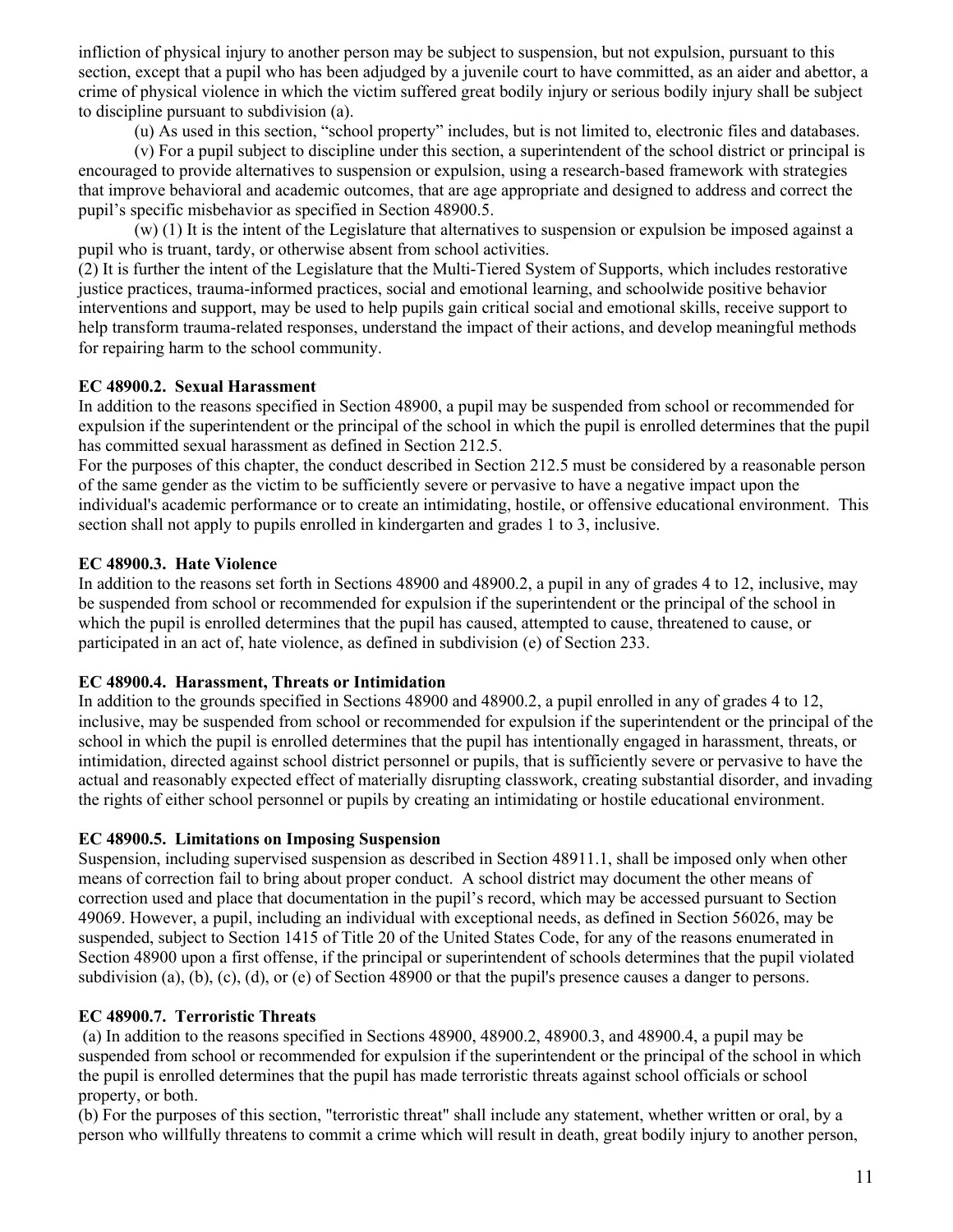or property damage in excess of one thousand dollars (\$1,000), with the specific intent that the statement is to be taken as a threat, even if there is no intent of actually carrying it out, which, on its face and under the circumstances in which it is made, is so unequivocal, unconditional, immediate, and specific as to convey to the person threatened, a gravity of purpose and an immediate prospect of execution of the threat, and thereby causes that person reasonably to be in sustained fear for his or her own safety or for his or her immediate family's safety, or for the protection of school district property, or the personal property of the person threatened or his or her immediate family.

#### Requirement of Parent/Guardian School Attendance

Teachers may require the parent or guardian of a student who has been suspended by a teacher to attend a portion of that school day in his or her student's classroom. The attendance of the parent or guardian will be limited to the class from which the student was suspended. A written notice will be sent to the parent or guardian regarding implementation of this requirement. Employers are not allowed to apply sanctions against the parent or guardian for this requirement if the parent or guardian has given reasonable notice to his/her employer.

# Mandatory Expulsion Violations

Schools shall immediately suspend and recommend expulsion for students that commit any of the following acts at school or at a school activity off school grounds:

- 1. Possessing, selling, or otherwise furnishing a firearm.
- 2. Brandishing a knife at another person.
- 3. Unlawfully selling a controlled substance.
- 4. Committing or attempting to commit a sexual assault.
- 5. Possession of an explosive.

The school board shall order the student expelled upon finding that the student committed the act.

# Dangerous Objects

Often, students like to bring objects, such as a collector's item, to school to show their friends. Examples of these objects include, but are not limited to, laser pointers, mini baseball bats, martial arts weapons (*e.g.,*  nunchaku, throwing stars), or any other sharp, pointy objects. Students should refrain from bringing objects that have the potential to inflict serious bodily injury to others.

#### Electronic Signaling Devices

The use by any person, including a pupil, of any electronic signaling device in any classroom without the prior consent of the teacher and the principal is prohibited as it disrupts and impairs the teaching process and discipline in the schools. The only allowable use would be acceptable if it is determined by a licensed physician that the pupil must use for the health and safety of a pupil. Any pupil in violation shall be subject to appropriate disciplinary action.

Smartphone use may be prohibited by districts, charter schools, and county schools while a student is at a schoolsite and under supervision and control of staff. There are health and special education limits or usage that may differ from the general student population, but must be in writing and kept on file in student records for confidential record keeping and reasons.

# Gun-Free School Zone Act

California prohibits any person from possessing a firearm on, or within 1,000 feet from, the grounds of a public or private school, unless it is with the written permission of the Superintendent*.* This does not apply to law enforcement officers, any active or honorably retired peace officers, members of the military forces of California or the United States, or armored vehicle guards engaged in the performance of, or acting in the scope of, their duties. A person may also be in possession of a firearm on school grounds if the firearm is unloaded and in a locked container or within the locked trunk of a motor vehicle. A violation of this law is punishable by imprisonment in a county jail for up to six months, a fine of up to \$1,000, or both imprisonment and fine.

# Property Damage

Parents or guardians may be held financially liable if their child willfully damages school property or fails to return school property loaned to the child. The school may further withhold the grades, diploma, and transcript of the pupil until restitution is paid.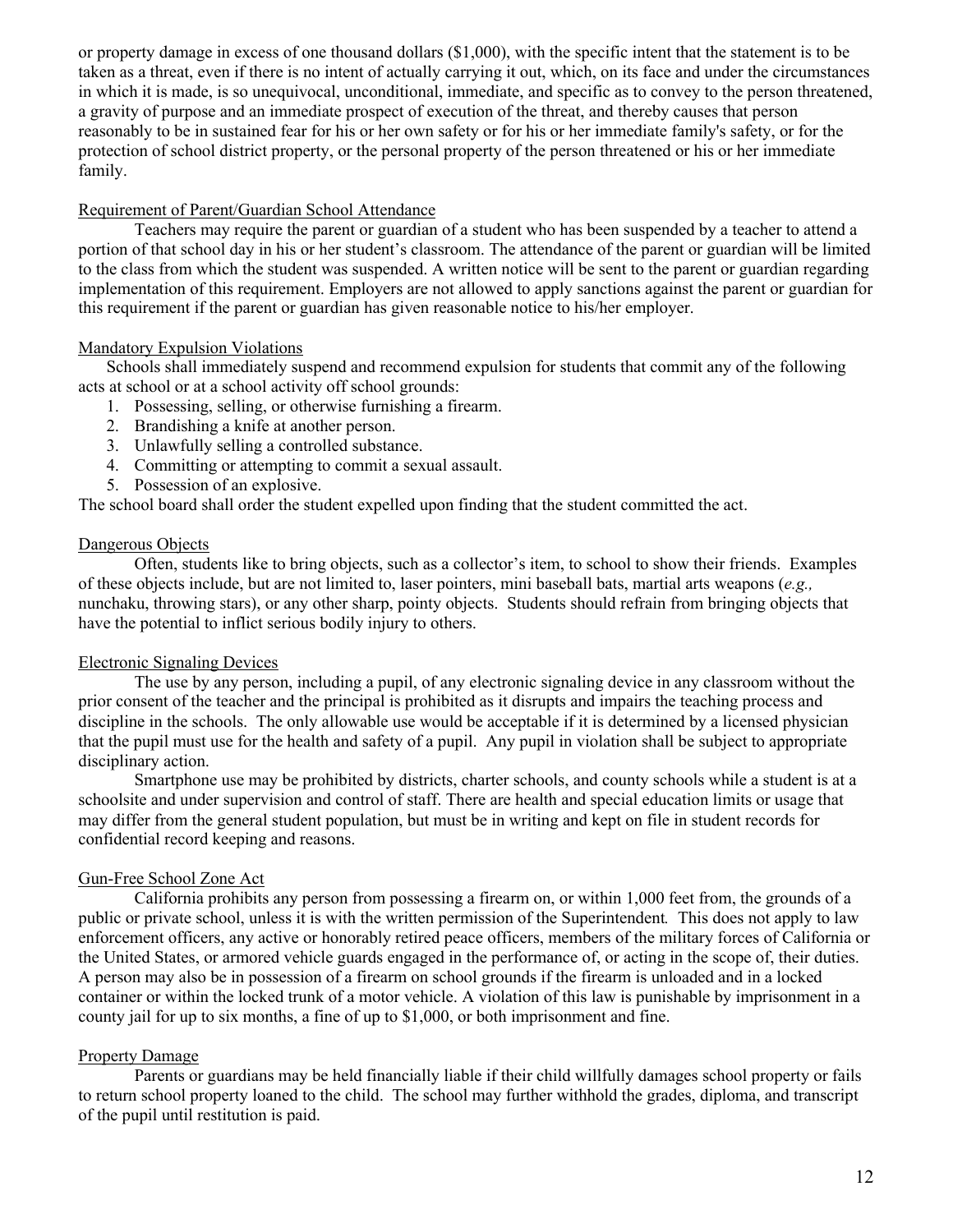# **Safety**

# School Safety Plan

Each Sulphur Springs Union School District school site has a Comprehensive School Safety Plan, which includes a disaster preparedness plan and emergency procedures. Copies are available to read at each school office. Fire and emergency drills are held periodically at each school site.

# School Visiting Procedures

Visitors to our schools must sign in at the school office upon entering the campus for the safety of our staff and students. You will find a sign posting where to sign in at each entrance to our school sites.

# Social Security Number

Pupils and their parents or guardians should not be asked to provide their social security numbers or the last four digits of the social security numbers unless required by state or federal law. If a form is requesting that you provide a social security number or the last four digits of the social security number for you and/or your child and it does not specify the state or federal law that requires this information, ask the school administrator for more information before providing it.

# Camera Surveillance on School Property

For the safety of our students, staff and visitors, the School District employs camera surveillance equipment for security purposes. This equipment may or may not be monitored at any time.

Surveillance cameras will generally be utilized only in public areas where there is no "reasonable expectation of privacy." Public areas may include school buses; building entrances; hallways; parking lots; front offices where students, employees, and parents come and go; gymnasiums during public activities; cafeterias; and supply rooms. However, it is not possible for surveillance cameras to cover all public areas of District buildings or all District activities.

District surveillance cameras will not be installed in "private" areas such as restrooms, locker rooms, changing areas, private offices (unless consent by the office owner is given), or classrooms.

# After School Program

The After School Education and Safety Program serves pupils in 2nd through 6th grades at Canyon Springs and Mint Canyon Community Schools. Programs that charge family fees shall not charge for a child who is homeless or in foster. The homeless and foster students are also moved to the top of the waiting list. This is how to request priority enrollment, please contact our liaison Vivian Fiss, Director of Curriculum and Instruction.

# Walking or Riding a Bike to School

No person under 18 years of age may operate a bicycle, non-motorized scooter, skateboard or wear in-line or roller skates, nor ride as a passenger upon a bicycle, non-motorized scooter, or skateboard upon a street, bikeway, or any other public bicycle path or trail unless that person is wearing a properly fitted and fastened bicycle helmet that meets specified standards.

# Safe Place to Learn Act

The Sulphur Springs Union School District is committed to maintaining a learning environment that is free from discrimination, harassment, violence, intimidation, and bullying based on actual or perceived characteristics set forth in Section 422.55 of the Penal Code and EC 220, and disability, gender, gender identity, gender expression, nationality, race or ethnicity, religion, sexual orientation, or association with a person or group with one or more of these actual or perceived characteristics. All school personnel who witness an act of discrimination, harassment, intimidation, or bullying must take immediate steps to intervene when safe to do so. Any student who engages in acts of discrimination, harassment, violence, intimidation, or bullying related to school activity or school attendance occurring within a school of the school district may be subject to disciplinary action up to and including expulsion. To report an incident and/or to receive a copy of the district's antidiscrimination, anti-harassment, antiintimidation, and anti-bullying policies, please contact:

> Assistant Superintendent of Personnel/Pupil Services 27000 Weyerhaeuser Way Santa Clarita, CA 91351 (661) 252-5131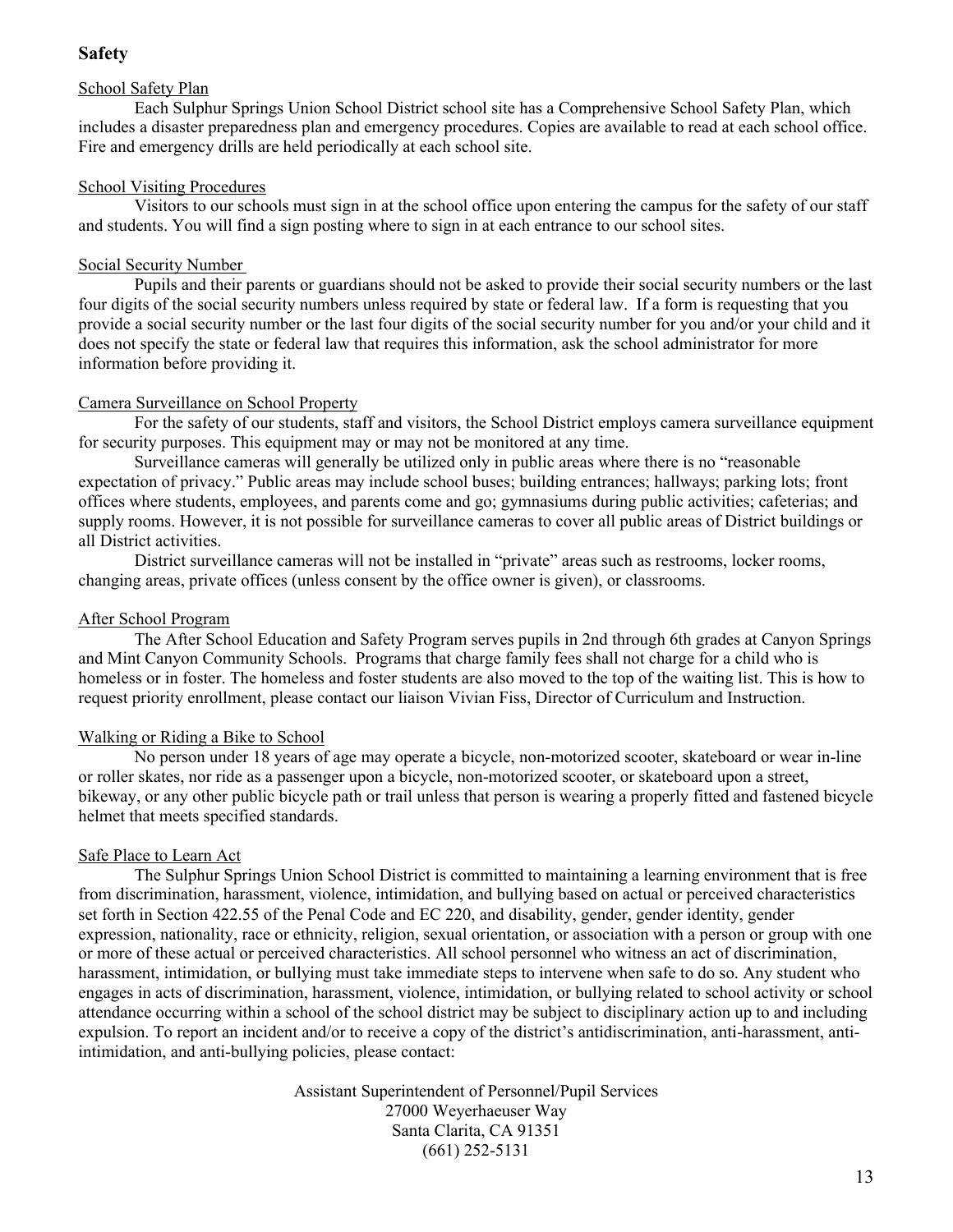#### School Safety: Bullying

The Sulphur Springs Union School District is committed to the prohibition of discrimination, harassment, intimidation, and bullying. Annual training will be provided to all staff who work with students, to prevent bullying and cyberbullying. You may find a list of education web pages describing the staff training at: *https://www.cde.ca.gov/ls/ss/se/bullyres.asp* If you or your child should experience any bullying on campus, at school events, or on the way to or from school, please contact our district counseling liaison available to assist you in identifying and stopping this behavior at: 661-252-5131.

#### Nondiscrimination Statement

The Sulphur Springs Union School District is committed to providing a safe school environment where all individuals in education are afforded equal access and opportunities. The District's academic and other educational support programs, services and activities shall be free from discrimination, harassment, intimidation, and bullying of any individual based on the person's actual race, color, ancestry, national origin, ethnic group identification, age, religion, marital or parental status, physical or mental disability, sex, sexual orientation, gender, gender identity, or gender expression; the perception of one or more of such characteristics; or association with a person or group with one or more of these actual or perceived characteristics. Specifically, state law prohibits discrimination on the basis of gender in enrollment, counseling, and the availability of physical education, athletic activities, and sports. Transgender students shall be permitted to participate in gender-segregated school programs and activities (e.g., athletic teams, sports competitions, and field trips) and to use facilities consistent with their gender identity. The District assures that lack of English language skills will not be a barrier to admission or participation in District programs. Complaints of unlawful discrimination, harassment, intimidation, or bullying are investigated through the Uniform Complaint Process. Such complaints must be filed no later than six months after knowledge of the alleged discrimination was first obtained. For a complaint form or additional information, contact:

> Assistant Superintendent of Personnel/Pupil Services 27000 Weyerhaeuser Way Santa Clarita, CA 91351 (661) 252-5131

#### Sexual Harassment

The Sulphur Springs Union School District is committed to maintaining a learning and working environment that is free from sexual harassment. Any student who engages in sexual harassment of anyone in or from the district may be subject to disciplinary action up to and including expulsion. Any employee who permits, engages in, or fails to report sexual harassment shall be subject to disciplinary action up to and including dismissal. For a copy of the district's sexual harassment policy or to report incidences of sexual harassment, please contact the Assistant Superintendent of Personnel/Pupil Services.

#### Complaint Process

Any student who feels that he/she is being or has been subjected to sexual harassment shall immediately contact a school employee. A school employee to whom a complaint is made shall, within 24 hours of his/her getting the complaint, report it to the principal or designee.

Any school employee who observes any incident of sexual harassment on any student shall similarly report this observation to the principal or designee, whether or not the victim makes a complaint.

In any case of sexual harassment involving the principal or any other district employee to whom the complaint would ordinarily be made, the employee who receives the student's report or who observes the incident shall report to the nondiscrimination coordinator or the Superintendent or designee.

The principal or designee to whom a complaint of sexual harassment is reported shall immediately investigate the complaint in accordance with administrative regulation. Where the principal or designee finds that sexual harassment occurred, he/she shall take prompt, appropriate action to end the harassment and address its effects on the victim. The principal or designee shall also advise the victim of any other remedies that may be available. The principal or designee shall file a report with the Superintendent or designee and refer the matter to law enforcement authorities, where required.

#### Disciplinary Measures

Any student who engages in sexual harassment of anyone at school or at a school-sponsored or school-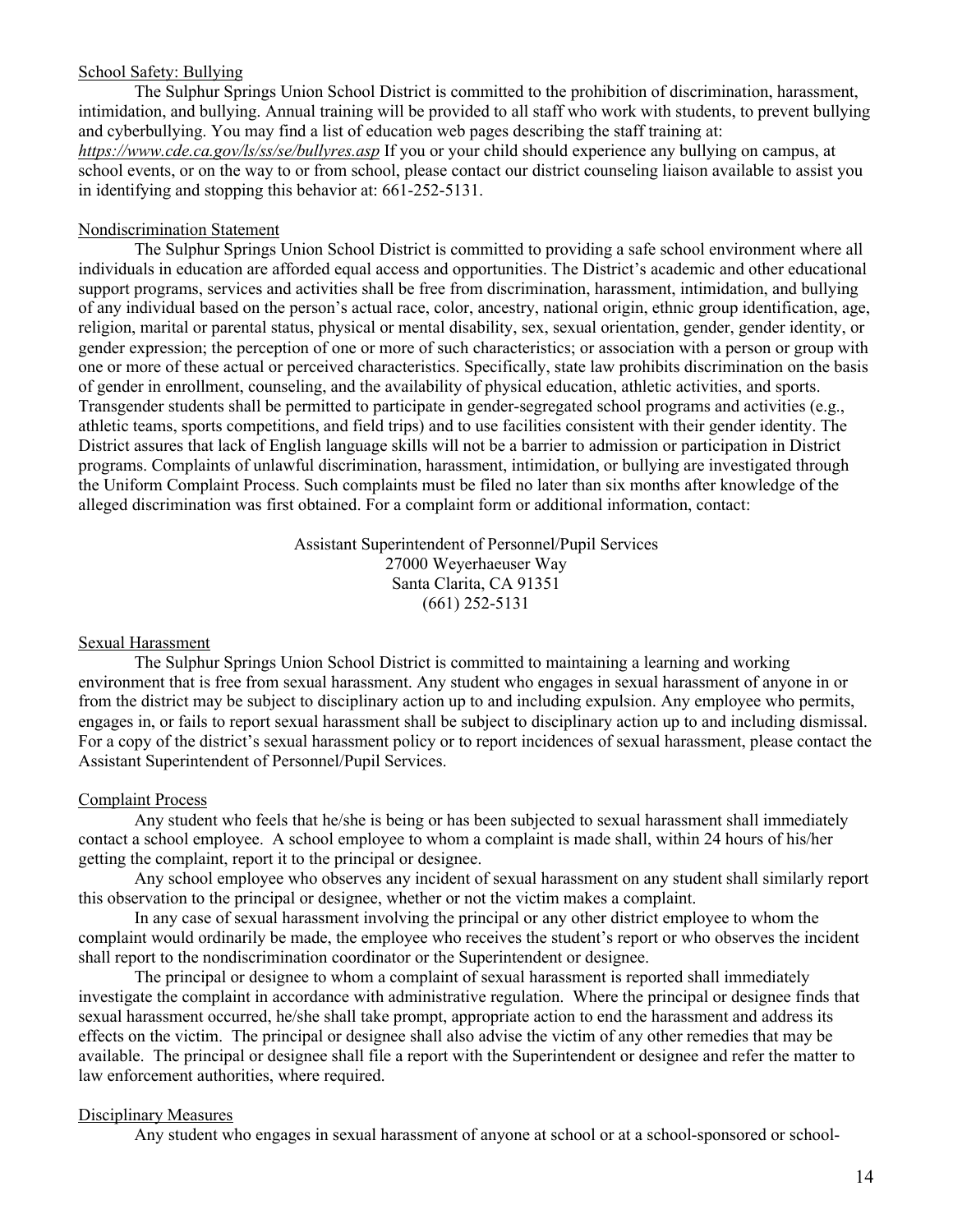related activity is in violation of this policy and shall be subject to disciplinary action. For students in grades 4 through 12, disciplinary action may include suspension and/or expulsion, provided that in imposing such discipline the entire circumstances of the incident(s) shall be taken into account.

#### Record Keeping

The Superintendent or designee shall maintain a record of all reported cases of sexual harassment to enable the district to monitor, address and prevent repetitive harassing behavior in its schools.

All complaints and allegations of sexual harassment shall be kept confidential except as necessary to carry out the investigation or take other subsequent necessary action.

#### Title IX

Title IX of the Education Amendments of 1972 is one of several federal and state anti-discrimination laws that ensure equality in educational programs and activities that receive federal funding. Specifically, Title IX protects male and female pupils and employees, as well as transgender pupils and pupils who do not conform to sex stereotypes, against discrimination based on sex, including sexual harassment. California law also prohibits discrimination based on gender, gender expression, gender identity, and sexual orientation. Under Title IX, pupils may not be discriminated against based on their parental, family, or marital status, and pregnant and parenting pupils may not be excluded from participating in any educational program, including extracurricular activities, for which they qualify. The governing board of the Sulphur Springs Union School District will treat both the pregnant pupil mother and the pupil father with the same accommodations, regardless of sex. The pupil parents may not be excluded from any class or extracurricular activities, solely on the basis of pregnancy, childbirth, false pregnancy, termination of pregnancy, or post-partum recovery. Physical and emotional ability to continue may only be determined by physician or nurse practioner. Pregnant or parenting pupils may not be required to participate in pregnant minor programs or alternative programs, with the exception of personal choice. Parental rights will be an option available in annual notifications or at trimester term periods, welcome packets, orientation, online or in print, or in independent study packets as provided to all regular students from school districts or charter schools. Parental leave for eight weeks for preparation of birth of infant, post-partum for mental and physical health needs of the pupil parents and to bond with infants, or any additional medically approved time to protect the infant or parents is allowed. Any additional time due if deemed medically necessary, as prescribed by physician or nurse practitioner. The pregnant and parenting pupils are not required to take all or part of the leave to which they are entitled. Leave will be approved by the district or charter school supervisor of attendance, as excused absence, with a unique code similar to independent study. However, no work is required during the leave. Upon return, the parenting pupils are entitled to return to the school courses that were in enrolled before taking leave. Make up plans and re-enrollment will be worked out with the school counselor or administrator to achieve an opportunity to fully participate in all activities, as before leave.

For more information about Title IX, or how to file a complaint of noncompliance with Title IX, visit https://www.sssd.k12.ca.us/Page/748 or contact:

> Ardrella Hamilton, Assistant Superintendent of Personnel/Pupil Services ahamilton@sssd.k12.ca.us 27000 Weyerhaeuser Way Santa Clarita, CA 91351 (661) 252-5131

#### Campus Security

The Governing Board is committed to providing a school environment that promotes the safety of students, employees, and visitors to school grounds. The Board also recognizes the importance of protecting district property, facilities, and equipment from vandalism and theft.

The Superintendent or designee shall develop campus security procedures, which are consistent with the goals and objectives of the District's comprehensive safety plan and site-level safety plans. Such procedures shall be regularly reviewed to reflect changed circumstances and to assess their effectiveness in achieving safe school objectives.

#### Civility on School Grounds

Any person who willfully disturbs any public school or any public school meeting is guilty of a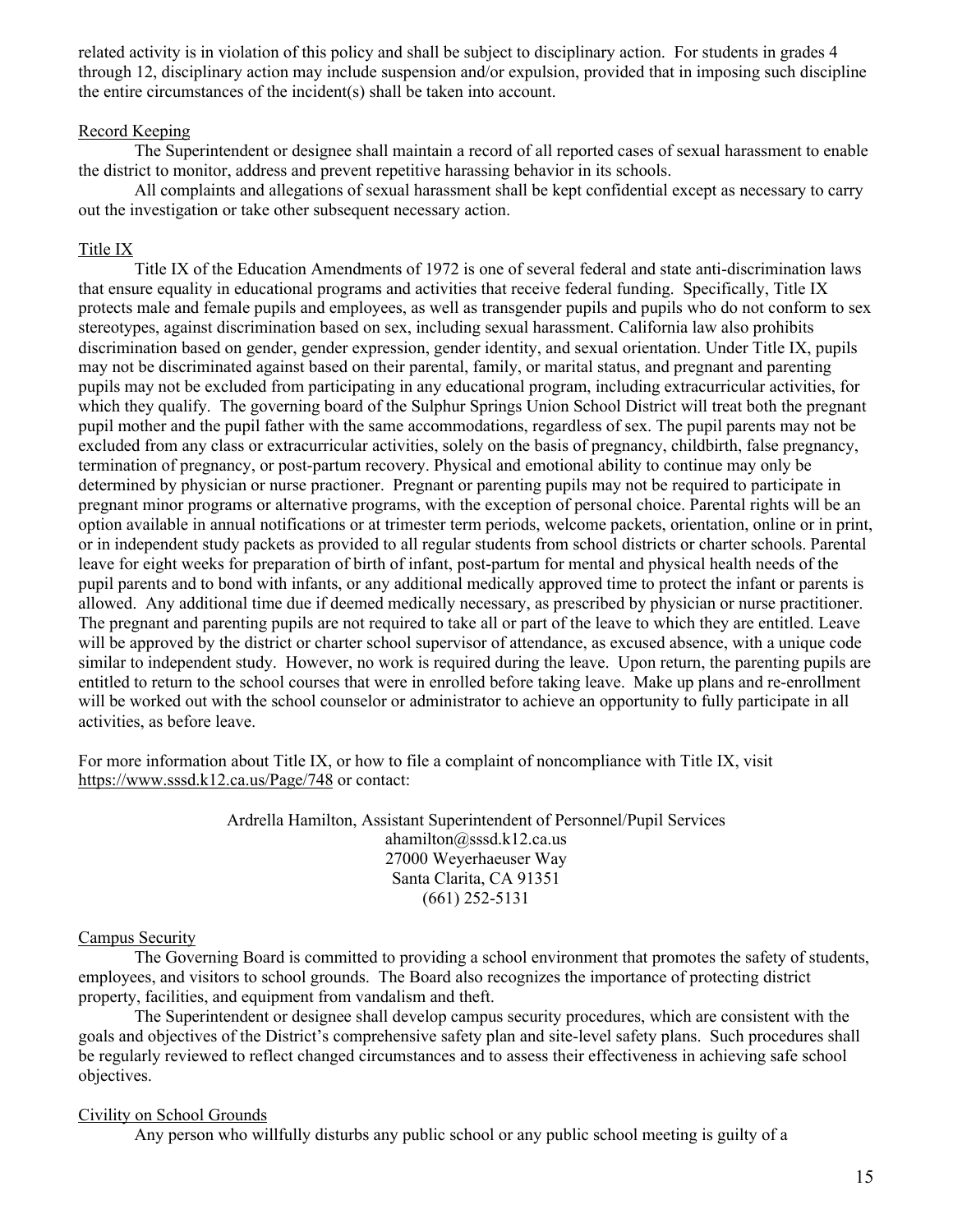misdemeanor, and shall be punished by a fine of not more than five hundred dollars (\$500).

It is unlawful for any person, except a parent/guardian acting toward his/her minor child, to intentionally or to attempt to injure, intimidate, interfere by force, threat of force, physical obstruction, or nonviolent physical obstruction with any person attempting to enter or exit any public or private school grounds.

# Custody Issues

Custody disputes must be handled by the courts. The school has no legal jurisdiction to refuse a biological parent access to his/her child and/or school records. The only exception is when signed restraining orders or proper divorce papers, specifically stating visitation limitations, are on file in the school office. Any student release situation, which leaves the student's welfare in question will be handled at the discretion of the site administrator or designee. Should any such situation become a disruption to the school, law enforcement will be contacted and an officer requested to intervene. Parents are asked to make every attempt not to involve school sites in custody matters. The school will make every attempt to reach the custodial parent when a parent or any other person not listed on the emergency card attempts to pick up a child.

# Megan's Law

Information about registered sex offenders in California can be found on the California Department of Justice's website, http://meganslaw.ca.gov/. The website also provides information on how to protect yourself and your family, facts about sex offenders, frequently asked questions, and sex offender registration requirements in California.

# Child Abuse and Neglect Reporting

The Sulphur Springs Union School District is committed to protecting all students in its care. All employees of the District are considered mandated reporters, required by law to report cases of child abuse and neglect whenever there is reasonable suspicion abuse or neglect has occurred. District employees may not investigate to confirm a suspicion.

All complaints must be filed through a formal report, over the telephone, in person, or in writing, with an appropriate local law enforcement agency (i.e. Police or Sheriff's Department, County Probation Department, or County Welfare Department/County Child Protective Services). Both the name of the person filing the complaint and the report itself are confidential and cannot be disclosed except to authorized agencies.

Parents and guardians of students also have a right to file a complaint against a school employee or other person that they suspect has engaged in abuse of a child at a school site. Complaints may be filed with the local law enforcement agency; you may also notify the District of an incident by contacting the Director of Special Education.

Child abuse does not include an injury caused by any force that is reasonable and necessary for a person employed by or engaged in a school:

- To stop a disturbance threatening physical injury to people or damage to property;
- For purposes of self-defense;
- To obtain possession of weapons or other dangerous objects within control of a student;
- To exercise the degree of control reasonably necessary to maintain order, protect property, protect the health and safety of pupils, and maintain proper and appropriate conditions conducive to learning.

#### Disaster Preparedness Educational Materials

Natural and human-caused disasters affect everyone which is why it is important to be prepared at home, at school, at work, and in the community. Parents and guardians are encouraged to review the safety educational materials provided on the California Department of Education Web page at: http://www.cde.ca.gov/ls/ss/cp/pupilsafetyeducmat.asp.

The materials are available in multiple languages and can be used to help families prepare for different types of emergencies and crisis.

# **Student Services**

# Section 504

Section 504 of the Rehabilitation Act of 1973 is a federal law, which prohibits discrimination against persons with a disability. The Sulphur Springs Union School District provides a free and appropriate public education to all pupils regardless of the nature or severity of their disability. The District has a responsibility to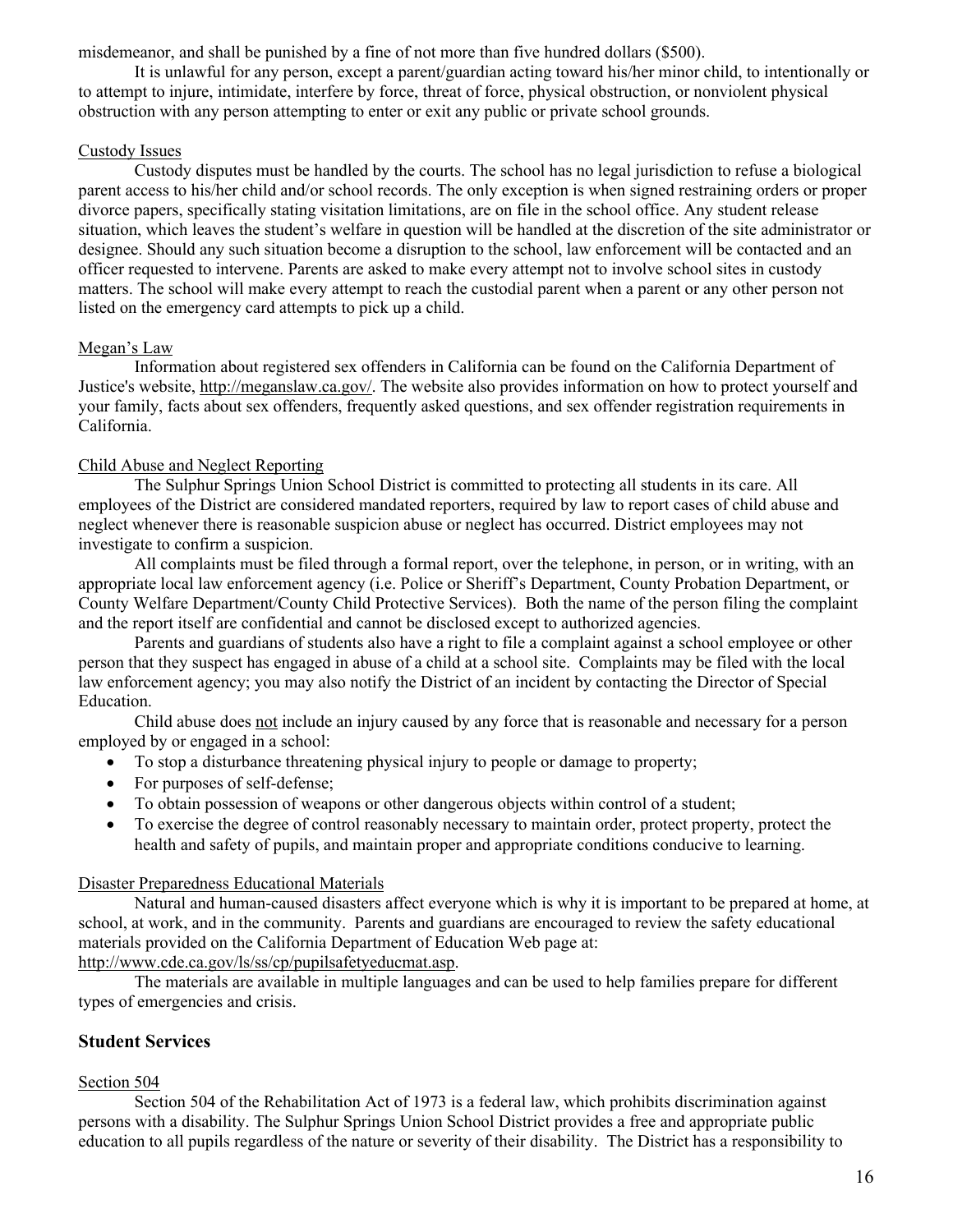identify, evaluate, and if eligible, provide pupils with disabilities the same opportunity to benefit from education programs, services, or activities as provided to their non-disabled peers. To qualify for Section 504 protections, the pupil must have a mental or physical impairment, which substantially limits one or more major life activity. For additional information about the rights of parents of eligible pupils, or questions regarding the identification, evaluation, and eligibility of Section 504 protections, please contact the Special Education Director.

# Child Find System

Under state law, each public school system is responsible to find children with disabilities in its area Free Appropriate Public Education (FAPE) - Each public school system is responsible for ensuring that each child with disabilities is served appropriately, at no expense to the parent in the least restrictive environment.

# Free and Reduced-price Meals

The school offers healthy meals every school day because children need healthy meals to learn. Free or reduced-price lunches are available at school for pupils whose parents or legal guardians qualify, based on annual household income, and complete the required application form. Pupils participating in the program will not be identified, and the information on the application will be kept confidential. Applications may be submitted at any time during school hours or you can go to https://scvschoolnutrition.org to apply.

#### Pupil Meals – Child Hunger Prevention and Fair Treatment Act of 2017

The Santa Clarita Valley School Food Services Agency has a Meal Charge Policy about how students who pay the full or reduced cost of a school meal are impacted by not having enough cash on hand or in their account to purchase a meal. Please review the policy below.

# SANTA CLARITA VALLEY SCHOOL FOOD SERVICES AGENCY

25210 Anza Drive, Santa Clarita, California 91355 Ph (661)295-1574 Fax (661)295-0981 Serving the students of the Santa Clarita Valley since 1989.

# **I. Purpose**

The purpose of this policy is to establish practices for the provision of meals to students who have insufficient funds in their school meal account and the collection of unpaid meal debt. The U.S. Department of Agriculture (USDA) and State of California require all Local Education Agencies (LEAs) to have a written meal charge policy or procedure that is distributed to all households at the start of the school year.

# **II. Statement of Policy**

The goal of the Santa Clarita Valley School Food Services Agency (SCVSFSA) is to provide nutritious meals to students, promote healthy eating habits, and enhance learning, while treating all students with dignity in the meal service line. All students will receive the same meal options, regardless of account balance status. Families may apply for free or reduced-price meal benefits anytime during the school year. Meal applications are distributed via mail prior to the start of school to families who were eligible for free or reduced-price meal benefits the prior year. Meal applications are available at each school, school district office, and the SCVSFSA Central Kitchen, as well as online at www.scvschoolnutrition.org. If household income or family size changes during the school year, families can re-apply for meal benefits anytime during the school year.

# **III. Charge Policy**

If a student has insufficient funds to pay for breakfast and/or lunch meals, students will always be given a meal and their meal account will be charged. Students with a negative balance on account will not be allowed to charge a la carte items, including milk. It is the responsibility of the family to ensure their child has sufficient funds on their meal account to cover all school meals and to keep abreast of their child's account balance. All fees owed to the cafeteria are expected to be paid in full no later than the last day of school.

#### **IV. Notification of Account Status**

Families will be notified via phone and/or note home with the student when the account balance is below one meal. Negative balance letters will be sent home every week. Families can pay for meals online at www.payschoolscentral.com or in the school cafeteria. Families can check account balances using www.payschoolscentral.com or by calling the school.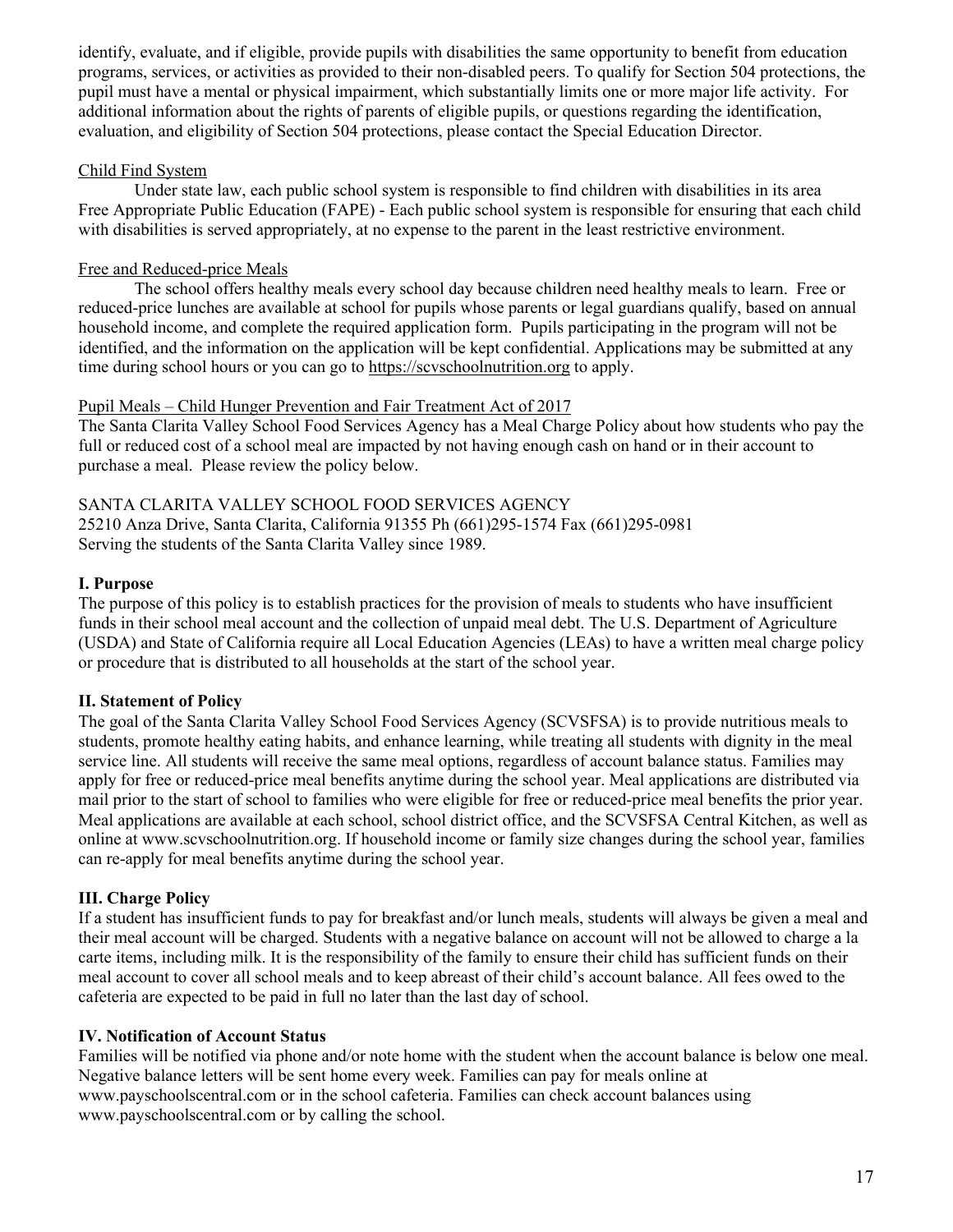# **V. Collection of Unpaid Meal Debt**

When the student meal balance is -\$18 (or 6 meals) the following actions will be taken: Staff from the Administrative office will contact the family by phone and send a collection letter via USPS with information on the negative balance, how to pay, and encourage the family to complete a meal application if they feel they might qualify. A repayment plan may be established with the family to allow repayment of debt while paying for current meals.

#### Acceptable Use of Technology

One of the adopted goals of the Sulphur Springs Union School District is to assist in advancing the use of technology to enhance student learning. Access to the Sulphur Springs Union School District technology is a privilege, not a right, and students enrolled in District programs or activities must follow District guidelines and procedures regarding acceptable use of technology. All Sulphur Springs Union School District students and their parents/guardians shall sign the Acceptable Use of Technology Agreement prior to using District technological resources. The Sulphur Springs Union School District shall make diligent effort to filter the inappropriate or harmful matter accessible through the Internet, and students shall also take responsibility not to initiate access to inappropriate or harmful matter while using District technology. Violation of this policy may result in disciplinary action and the loss of the privilege to use the technology and/or civil or criminal liability.

#### Educational Equity: Immigration and Citizenship Status

The Equity in Higher Education Act, states that all persons, regardless of their disability, gender, gender identity, gender expression, nationality, race or ethnicity, religion, sexual orientation, or any other specified characteristic such as hairstyles, equal rights and opportunities and adds this opportunity to apply for financial aid for higher education to also be equitable, and an application may not be denied of a student based on their immigration status. This does not guarantee any final eligibility, but simply an ability to apply for financial aid just like any other student, without discrimination.

# Electronic Listening or Recording Device

The use by any person, including a pupil, of any electronic listening or recording device in any classroom without the prior consent of the teacher and the principal is prohibited as it disrupts and impairs the teaching process and discipline in the schools. Any person, other than the pupil, willfully in violation shall be guilty of a misdemeanor. Any pupil in violation shall be subject to appropriate disciplinary action.

# School Accountability Report Card

The School Accountability Report Card is available on request and on the Internet at www.sssd.k12.ca.us. It contains information about the district and schools regarding the quality of programs and its progress toward achieving stated goals. A copy will be provided upon request.

# Availability of Prospectus

Each school must annually compile a prospectus of the curriculum to include titles, descriptions and instructional goals for every course offered by the school. Please contact the Assistant Superintendent of Education for a copy of the prospectus.

# English Learners Identification Notice

State law requires that parents of English learners are to be notified annually if they are identified as one of the following: Long-term English Learner or English learner at risk of becoming a Long-term English Learner. The school coordinator for English Language Development will be sending these notices at the beginning of each school year.

# **Health Services**

# Entrance Health Screening

State law requires that the parent or legal guardian of each pupil provide the school within 90 days after entrance to first grade documentary proof that the pupil has received a health screening examination by a doctor within the prior 18 months. Pupils may be excluded up to 5 days from school for failing to comply or not providing a waiver. Free health screening is available for eligible students through the Child Health Disabilities Prevention Program.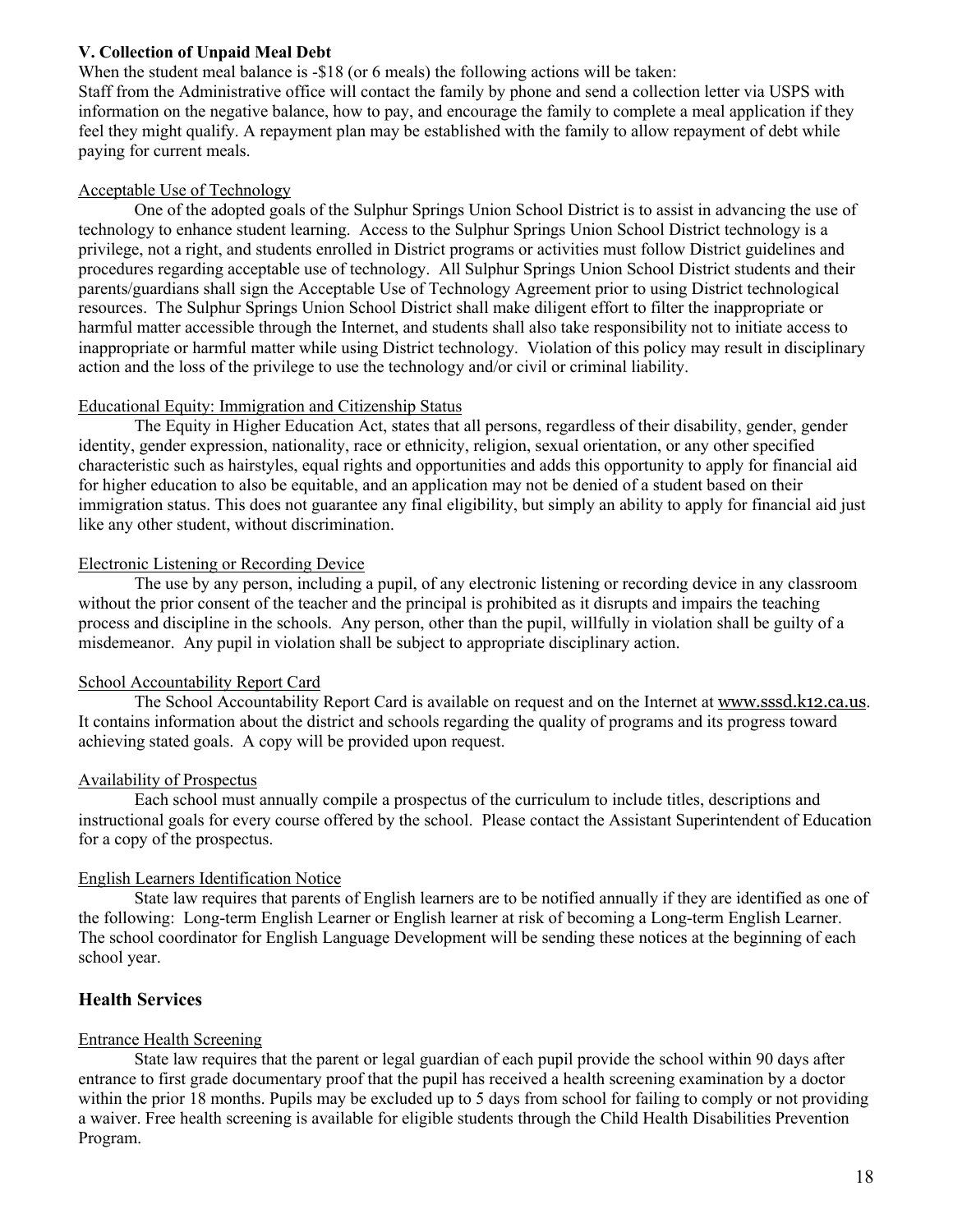#### Oral Health Assessment

Record of a dental assessment done by a dental professional is required for all kindergarteners and first graders attending public school for the first time. Dental assessments must be completed in the 12 months prior to entry or by May  $31<sup>st</sup>$  of the pupil's first school year.

#### **Immunizations**

Students must be immunized against certain communicable diseases. Students are prohibited from attending school unless immunization requirements are met for age and grade. The school district shall cooperate with local health officials in measures necessary for the prevention and control of communicable diseases in school age children. The district may use any funds, property, or personnel and may permit any person licensed as a physician or registered nurse to administer an immunizing agent to any student whose parents have consented in writing.

Beginning January 1, 2016, parents of students in any school, are now no longer be allowed to submit a personal beliefs exemption to a currently required vaccine. A personal beliefs exemption on file at school prior to January 1, 2016 will continue to be valid until the student enters the next grade span at kindergarten (including transitional kindergarten) or  $7<sup>th</sup>$  grade.

Students are not required to have immunizations if they attend a home-based private school or an independent study program and do not receive classroom-based instruction. However, parents must continue to provide immunizations records for these students to their schools. The immunization requirements do not prohibit students from accessing special education and related services required by their individualized education programs.

A student not fully immunized may be temporarily excluded from a school or other institution when that child has been exposed to a specified disease and whose documentary proof of immunization status does not show proof of immunization against one of the communicable diseases described above.

State law requires the following immunizations before a child may attend school:

(a) All new students, in transitional kindergarten through grade 6, to the Sulphur Springs Union School District must provide proof of polio, diphtheria, pertussis, tetanus, measles, and mumps, rubella, and varicella immunizations.

(b) All transitional kindergarten and kindergarten students must also provide proof of vaccination against hepatitis B.

(c) All seventh grade students must also provide proof of a second measles-containing vaccine, and a pertussis booster vaccine.

Information about a medical exemption or personal beliefs exemption from immunizations for your student is available at CAIR ME. For more information on medical exemptions, please visit the following website: https://cair.cdph.ca.gov/exemptions/home.

#### Health Care Coverage

Your child and family may be eligible for free low-cost health coverage. For information about health care coverage options and enrollment assistance, go to www.CoveredCA.com/. Additionally, California law allows all low-income children under 19 years old, regardless of immigration status, to enroll in Medi-Cal at any time in the year. Families can apply in person at their local county human services office, over the phone, online, with a mailin application, or at a local health center. For more information about Medi-Cal enrollment, visit www.health4allkids.org.

#### Medication Regimen

The parent or legal guardian of any pupil taking medication on a regular basis must inform the school nurse or school office personnel of the medication being taken, the current dosage, and the name of the supervising physician. With the consent of the parent or legal guardian, the school nurse may communicate with the physician and may counsel with the school personnel regarding the possible effects of the medication on the pupil.

Any pupil who is required to take, during the regular school day, medication prescribed by a physician may be assisted by the school nurse or other designated school personnel if the school district receives both a written statement of instructions from the physician detailing the method, amount and time schedules by which such medication is to be taken requesting the school nurse to assist the pupil with prescribed medication as set forth in the physician statement. Student may carry and self-administer auto-injectable epinephrine or inhaled asthma medication if the school district receives both a written statement of instructions from the physician detailing the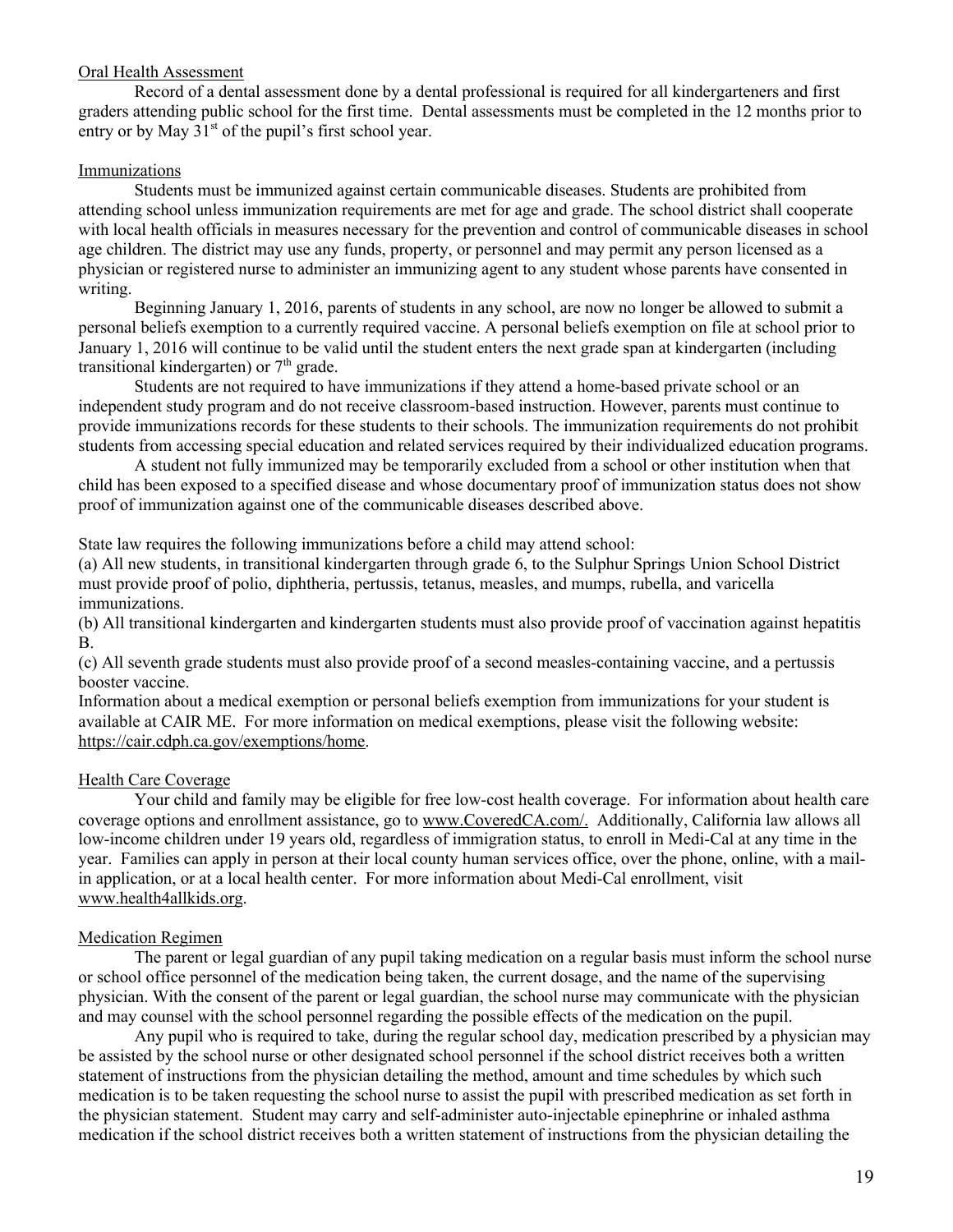method, amount and time schedules by which such medication is to be taken and a written statement from the parent or guardian requesting that the student self-administer. All requests are to be approved by school nurse prior to use.

1. Talk to your child's doctor about making a medicine schedule so that your child does not have to take medicine while at school.

2. If your child is regularly taking medicine for an ongoing health problem, even if he or she only takes the medicine at home, give a written note to the school nurse or other designated school employee at the beginning of each school year. You must list the medicine being taken, the current amount taken, and the name of the doctor who prescribed it (EC 49480).

3. If your child must take medicine while at school, give the school a written note from you and a written note from your child's doctor or other health care provider, who is licensed to practice in California. Provide new, updated notes at the beginning of each school year and whenever there is any change in the medicine, instructions, or doctor (EC 49423).

4. As parent or guardian, you must supply the school with all medicine your child must take during the school day. You or another adult must deliver the medicine to school, except medicine your child is authorized to carry and take by him or herself.

5. All controlled medicine, like Ritalin, must be counted and recorded on a medicine log when delivered to the school. You or another adult who delivered the medicine should verify the count by signing the log.

6. Each medicine your child must be given at school must be in a separate container labeled by a pharmacist licensed in the United States. The container must list your child's name, doctor's name, name of the medicine, and instructions for when to take the medicine and how much to take.

7. Pick up all discontinued, outdated, and/or unused medicine before the end of the school year.

8. Medicinal cannabis may be administered at school by parent according to local district adopted policy, which must include: no disruption of educational environment or exposure of cannabis to other students, parent administration only – no staff members to administer cannabis, removal of any remaining cannabis and packaging from school site, parent method to sign in and out for administration and medical recommendation to be kept on file according to confidential health records. The use of smoke or vape forms of cannabis is expressly forbidden on school campus.

9. Know and follow the medicinal policy of your child's school. The school board may amend or rescind any of their policies for any reason in a public board meeting.

#### Emergency Treatment for Anaphylaxis

EC 49414 requires school districts to provide epinephrine auto-injectors to school nurses and trained personnel and authorizes them to use epinephrine auto-injectors for any student who may be experiencing anaphylaxis, regardless of known history. Anaphylaxis is a severe and potentially life-threatening allergic reaction that can occur after encountering an allergic trigger, such as food, medicine, an insect bite, latex or exercise. Symptoms include narrowing of the airways, rashes or hives, nausea or vomiting, a weak pulse and dizziness. It is estimated that approximately 25% of the anaphylactic reactions occur during school hours to students who had not previously been diagnosed with a food or other allergy. Without immediate administration of epinephrine followed by calling emergency medical services, death can occur. Being able to recognize and treat it quickly can save lives.

#### Physical Examination

A parent or guardian may file annually with the school principal a written statement, signed by the parent or legal guardian, withholding consent to a physical examination of the pupil. However, whenever there is good reason to believe that the pupil is suffering from a recognized contagious or infectious disease, the pupil shall be sent home and shall not be permitted to return until school authorities are satisfied that the contagious or infectious disease no longer exists.

#### Scoliosis (curvature of the spine) Screening

In grades 5 and 6, your child may be screened for scoliosis (curvature of the spine), only with written permission. Information regarding screening at your child's school will be sent home when a screening date has been set.

#### Vision and Hearing Appraisal

Your child's sight and hearing will be checked by an authorized person between grades Kindergarten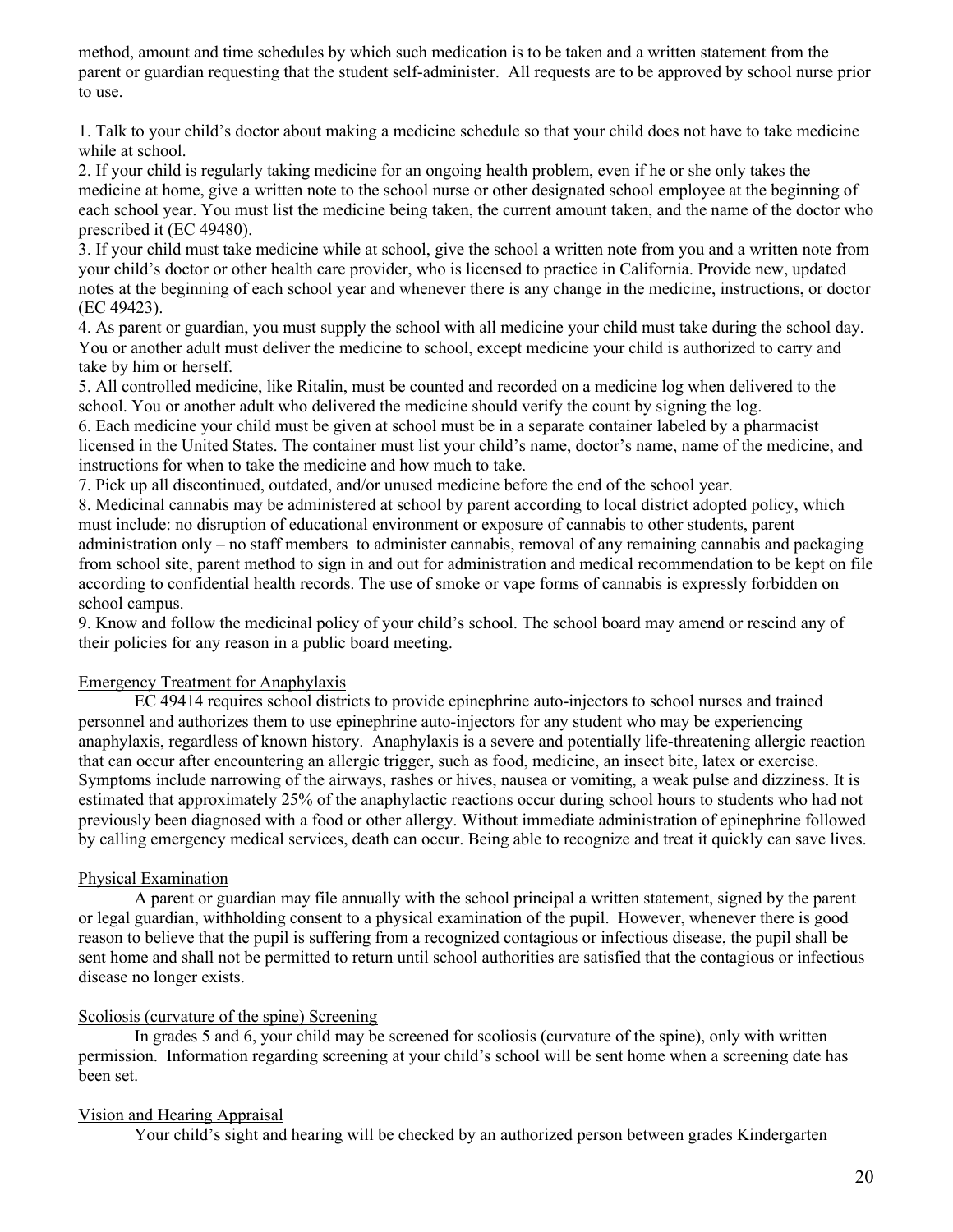through 6, unless you present to the school a certificate from a physician or optometrist verifying prior testing or a letter (submitted at the beginning of the school year) stating that you do not want your child to be screened.

#### Sunscreen and Sun-Protective Clothing

Pupils may use sunscreen during the school day without a physician's note or prescription. Requires the school to adopt a policy regarding the type of sun-protective clothing, including but not limited to hats that pupils may wear for outdoor use during the school day.

#### Medical or Hospital Service

The School District does not provide or make available medical and hospital services for pupils who are injured in accidents related to school activity or attendance.

#### Mental Health

If you feel you or your child may need mental health support services, you can contact any of the following mental health providers, even when schools are closed:

**Child and Family Center** 661-286-2562 https://www.childfamilycenter.org

**Childrens Bureau - Valencia** 661-272-9996 https://www.all4kids.org

#### **National Suicide Prevention Lifeline**

(800) 273-TALK / (800) 273-8255 www.suicidepreventionlifeline.org

During the school year, our district Social Worker, Ashley Swanson, is available to assist families with mental health resources, as well as other community resources. Please reach out to your child's principal if your family needs support.

Reminder: The SSUSD Family Resource Center has access to food, clothing, toiletries, school supplies, and other community resources. The Family Resource Center will reopen August 9, 2021 and can be reached by calling (661) 250-5305.

#### **Curriculum and Personal Beliefs**

#### District Curriculum

The district adopts State approved curriculum for each grade level and subject area. For more information, including titles, descriptions and instruction goals, you may contact the Assistant Superintendent of Educational Services.

#### Language Acquisition Program

The Structured English Immersion (SEI) Program is the language acquisition programs provided by the Sulphur Springs Union School District. This language acquisition program is for English learners in which nearly all classroom instruction is provided in English, but with curriculum and a presentation designed for pupils who are learning English. At minimum, students are offered ELD and access to grade level academic subject matter content.

Parents/Guardians may choose a language acquisition program that best suits their child. Schools in which the parents or legal guardians of 30 pupils or more per school or the parents or legal guardians of 20 pupils or more in any grade request a language acquisition program that is designed to provide language instruction shall be required to offer such a program to the extent possible. (*EC* Section 310[a]) (20 U.S.C. Section 6312[e][3][A][iii],[v])

Parents may provide input regarding language acquisition programs during the development of the Local Control Accountability Plan. If interested in a different program from the one mentioned above, please contact the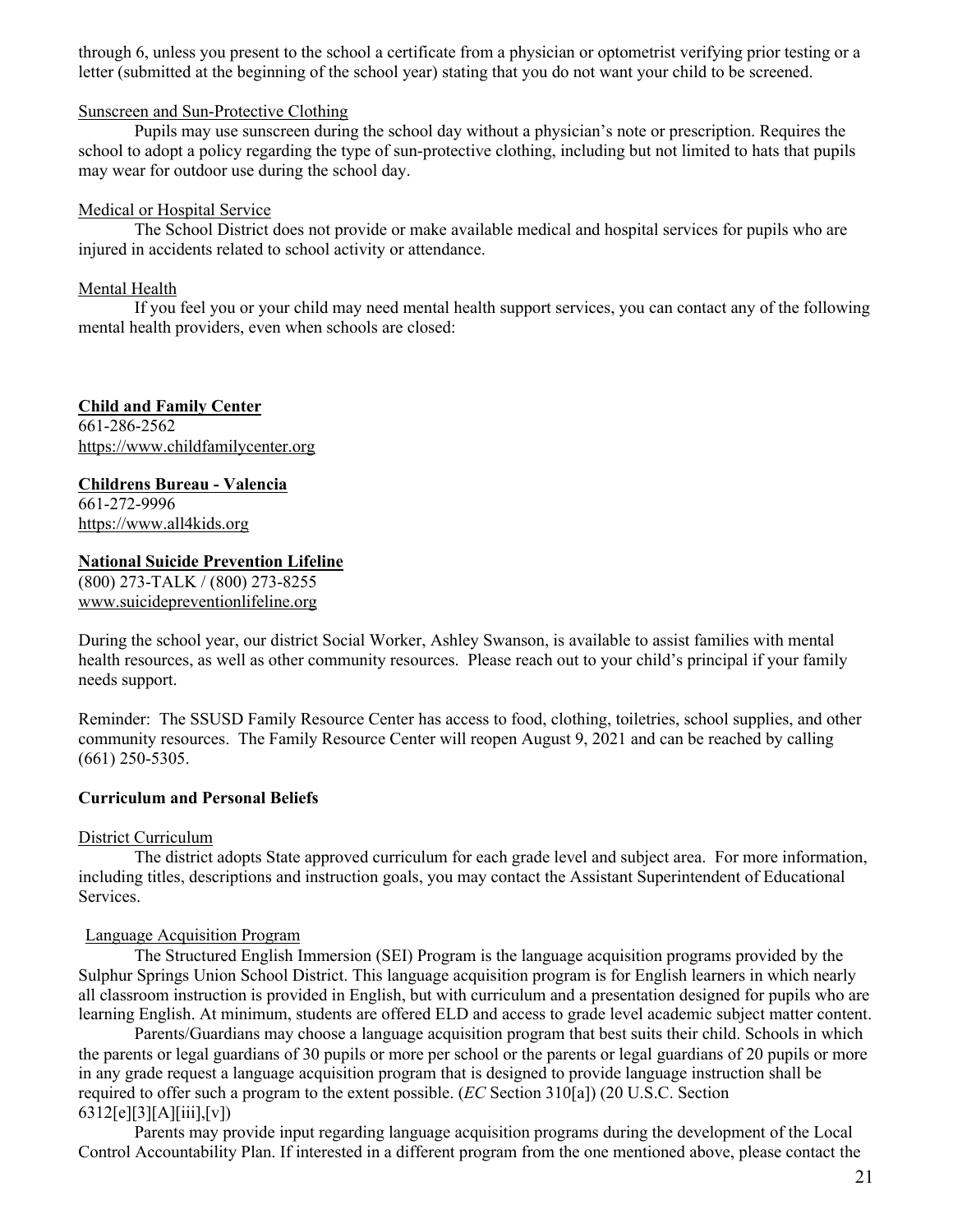Director of Curriculum and Instruction at 661-252-5131x218 to ask about the process.

#### Harm or Destruction of Animals

Any pupil with a moral objection to dissecting or otherwise harming or destroying an animal, or any part thereof, must inform his or her teacher of the objection. Objections must be substantiated by a note from the pupil's parent or guardian.

A pupil who chooses to refrain from participation in an education project involving the harmful or destructive use of an animal may receive an alternative education project, if the teacher believes that an adequate alternative education project is possible. The teacher may work with the pupil to develop and agree upon an alternative education project so that the pupil may obtain the knowledge, information, or experience required by the course of study in question.

#### Surveys

Anonymous, voluntary and confidential research and evaluation tools to measure student's health behaviors and risks, including tests, questionnaires, and surveys containing age-appropriate questions about the student's attitudes and practices relating to sex, family life, morality, and religion may be administered to students if the parent is notified in writing that 1) this test, questionnaire, or survey is to be administered, 2) the student's parent is given the opportunity to review the test, questionnaire, or survey, and 3) the parent consents in writing. Questions pertaining to the sexual orientation and gender identity of a student shall not be removed from a survey that already includes them.

#### **School Records and Student Achievement**

#### Pupil Records

A cumulative record, whether recorded by handwriting, print, tapes, film, microfilm or other means, must be maintained on the history of a pupil's development and educational progress. The District will protect the privacy of such records. Parents/guardians have the right to 1) inspect and review the student's educational record maintained by the school, 2) request that a school correct records which they believe to be inaccurate or misleading, and 3) have some control over the disclosure of information from educational records. School officials with legitimate educational interests may access student records without parental consent as long as the official needs to review the records in order to fulfill his/her professional responsibility. Upon request from officials of another school district in which a student seeks or intends to enroll, the District shall disclose educational records without parental consent.

Parents' request to access their student's educational records must be submitted in a written form to the school site administrator and the school will have five (5) business days from the day of receipt of the request to provide access to the records. Copies of student records are available to parents for a fee of five cents  $(5¢)$  per page.

Any challenge to school records must be submitted in writing to the Assistant Superintendent of Personnel/Pupil Services. A parent challenging school records must show that the records are 1) inaccurate, 2) an unsubstantiated personal conclusion or inference, 3) a conclusion or inference outside the observer's area of competence, 4) not based on the personal observation of a named person with the time and place of the observation noted, 5) misleading, or 6) in violation of the privacy or other rights of the student. Parents have the right to file a complaint with the United States Department of Education concerning an alleged failure by the District to comply with the provisions of the United States Family Educational Rights and Privacy Act (FERPA) by writing to: Family Policy Compliance Office, U.S. Department of Education, 400 Maryland Ave., SW, Washington, D.C. 20202-4605.

#### Directory Information

"Directory Information" includes one or more of the following items: student's name, address, telephone number, e-mail address, date of birth, major field of study, participation in officially recognized activities and sports, weight and height of members of athletic teams, dates of attendance, degrees and awards received, and the most recent public or private school attended by the student.

No information may be released to private profit making entity other than employers, prospective employers and representatives of the news media, including, but not limited to, newspapers, magazines, and radio and television stations. Directory information may be disclosed without prior consent from the parent or legal guardian unless the parent or legal guardian submits a written notice to the school to deny access to his/her pupil's directory information. Directory information regarding a pupil identified as a homeless child or youth shall not be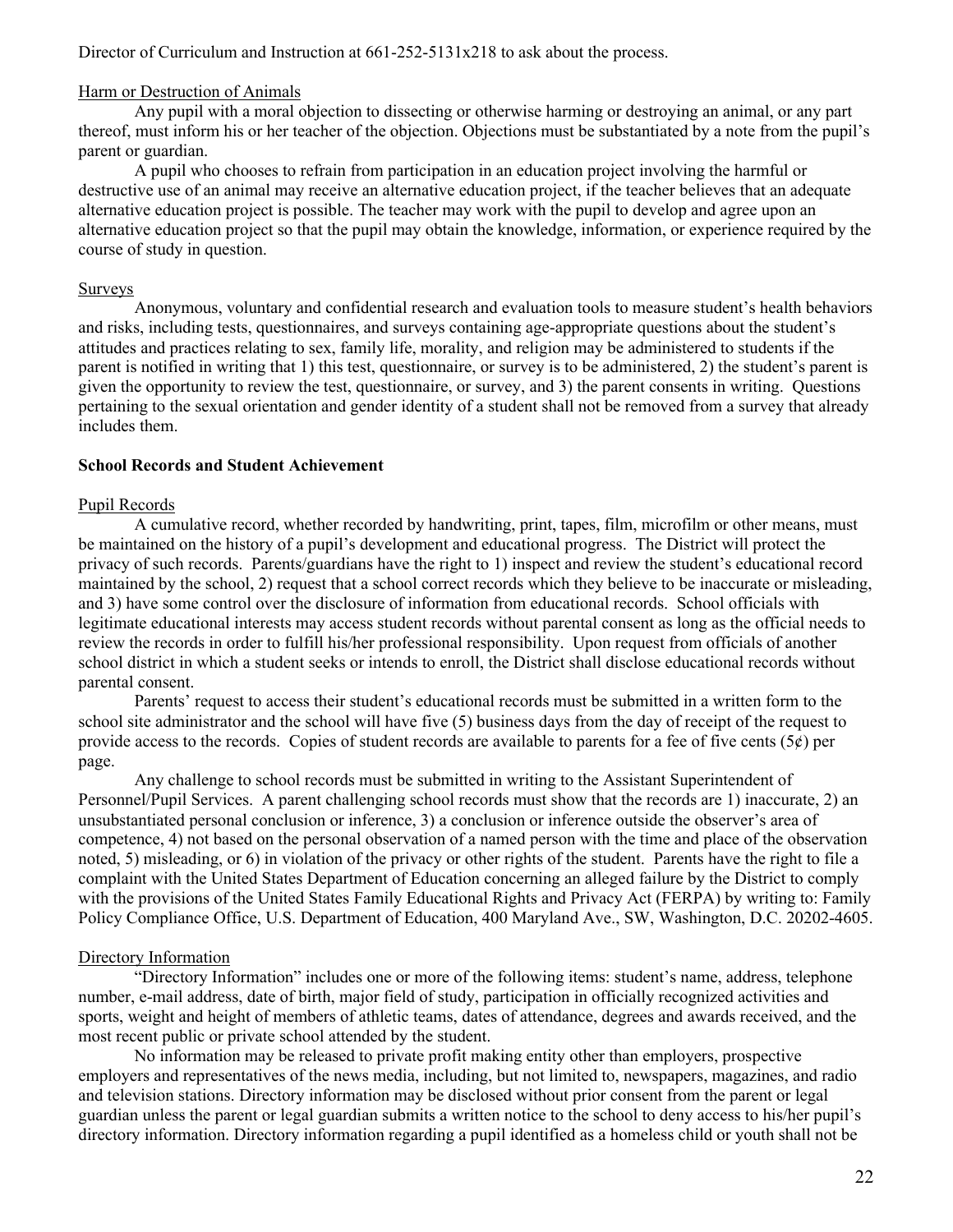released unless a parent, or eligible pupil, has provided written consent that directory information may be released.

#### Uniform Complaint Policy and Procedure

The Uniform Complaint Procedures (UCP) complaint is a written and signed statement by a complainant alleging a violation of federal or state laws or regulations, which may include an allegation of unlawful discrimination, harassment, intimidation, bullying or charging pupil fees for participation in an educational activity or non-compliance. The person who receives the complaint shall respond to the parent in writing within 60 days. The parent may appeal to CDE within 15 days if not in agreement with the final report.

- Accommodations for Pregnant and Parent Pupils
- After School Education and Safety (ASES)
- Education of Pupils in Foster Care, Pupils who are Homeless, former Juvenile Court Pupils now enrolled in a school district and Children of Military Families
- Every Student Succeeds Act
- Local Control and Accountability Plans (LCAP)
- Physical Education Instructional Minutes
- Reasonable Accommodations to a Lactating Pupil
- School Plans For Student Achievement
- School Safety Plans
- Schoolsite Councils
- State Preschool

Please contact the Assistant Superintendent of Personnel/Pupil Services if you would like more information on how to file a complaint with the school or district, prior to appealing to the CDE. For more information you may go to the CDE website: https://www.cde.ca.gov/re/cp/uc/ucpmonitoring.asp

#### Williams Complaint Policy & Procedure

Every school must provide sufficient textbooks and instructional materials. Every student, including English learners, must have textbooks or instructional materials, or both, to use at home or after school. School facilities must be clean, safe, and maintained in good repair. There should be no teacher vacancies or misassignments. If a school is found to have deficiencies in these areas, and the school does not take corrective action, then a complaint form may be obtained at 27000 Weyerhaeuser Way, Santa Clarita, CA 91351. Parents, students, teachers or any member of the public may submit a complaint regarding these issues. However, it is highly encouraged that individuals express their concerns to the school principal before completing the complaint forms to allow the school to respond to these concerns.

#### Parent Engagement-School Accountability

To participate in the district offerings of parent education and to provide parental input to the local training programs for parents, please contact the following district representative for more information on how you may contribute: Assistant Superintendent of Educational Services at 661-252-5131.

#### **Miscellaneous**

#### Asbestos Management Plan

The Sulphur Springs Union School District maintains and annually updates its management plan for asbestos-containing material in school buildings. For a copy of the asbestos management plan, please contact the Secretary of Business Services.

#### Pesticide Products

To obtain a copy of all pesticide products and expected use at the school facility during the year, and to receive notification of individual pesticide applications at the school at least 72 hours before the application, please contact the Business Services Department. The notice will identify the active ingredient(s) in each pesticide product, the intended date of application, an Internet address on pesticide use and reduction, and the Internet address where the school site integrated pest management plan may be found if the school site has posted the plan.

#### Transportation

A bus fee is collected in order to maintain bus service to our students. Our goal is to maintain quality service at the lowest possible price.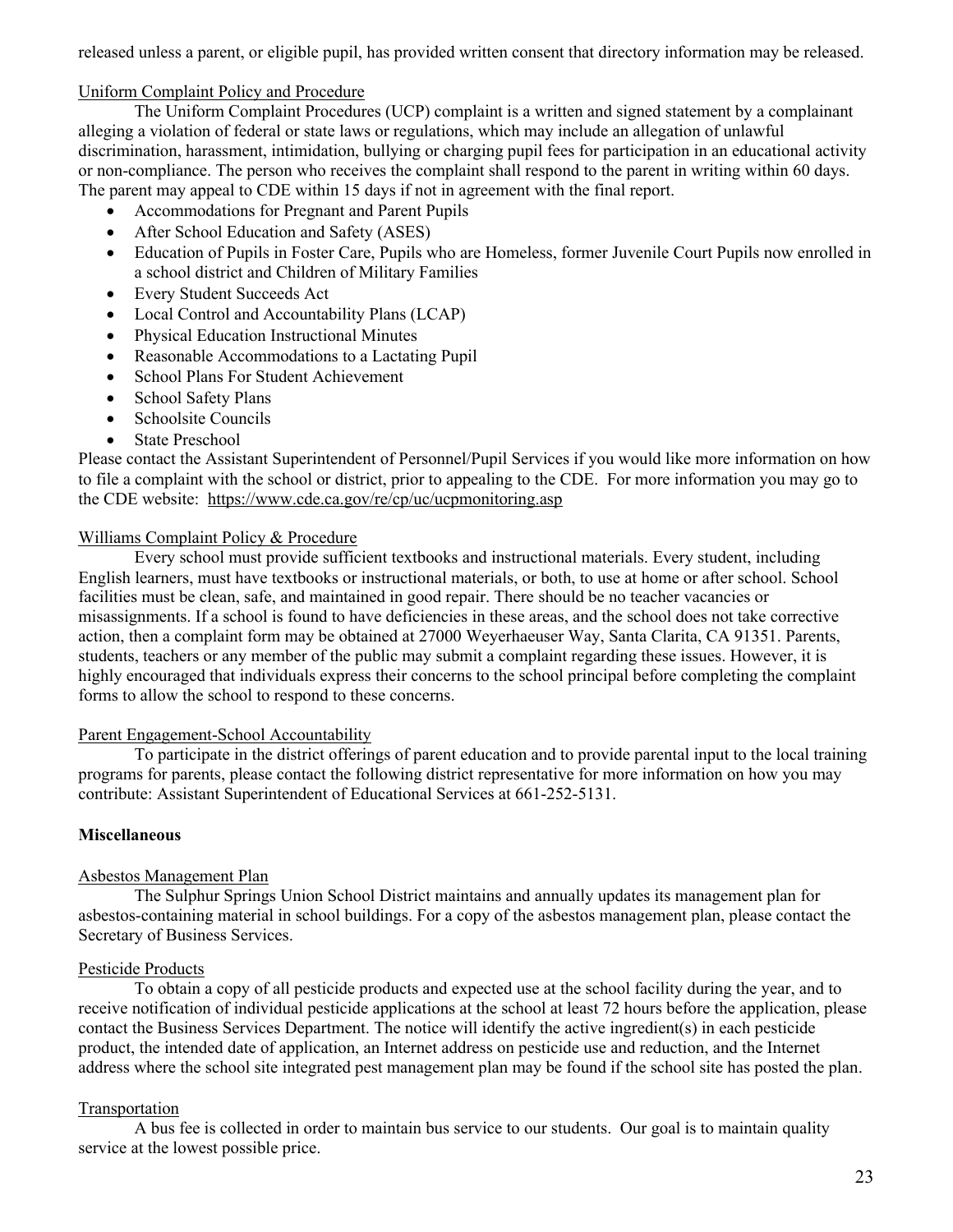| <b>Annual Fee</b> | <b>Semi-Annual Fee</b> |
|-------------------|------------------------|
| \$310.00          | \$205.00               |
| \$441.00          | \$273.00               |
| \$520.00          | \$320.00               |
|                   |                        |
| <b>Reduced</b>    | <b>Reduced</b>         |
| <b>Annual Fee</b> | <b>Semi-Annual Fee</b> |
| \$155.00          | \$102.00               |
| \$221.00          | \$137.00               |
|                   |                        |

Single ride (one way) tickets are available for \$2.00 and must be purchased from the school office. An application also needs to be completed at the school site when you purchase the tickets. Students who qualify for free or reduced lunch may qualify for free or reduced bus service.

Qualification criteria and applications will be included in our summer mailing packet to parents.

#### Schoolbus Safety

All pupils in pre-kindergarten, kindergarten and grades 1 to 6, shall receive written information on school bus safety (i.e., a list of school bus stops near each pupil's home, general rules of conduct at school bus loading zones, red light crossing instructions, school bus danger zone, and walking to and from school bus stops). Prior to departure on a school activity trip, all pupils riding on a school bus or school activity bus shall receive safety instruction that includes, but is not limited to, location of emergency exits, and location and use of emergency equipment. Instruction also may include responsibilities of passengers seated next to an emergency exit.

#### Electronic Nicotine Delivery Systems (e-cigarettes)

The Sulphur Springs Union School District prohibits the use of electronic nicotine delivery systems (ENDS) such as e-cigarettes, hookah pens, cigarillos, and other vapor-emitting devices, with or without nicotine content, that mimic the use of tobacco products on all district property and in district vehicles at all times. ENDS are often made to look like cigarettes, cigars and pipes, but can also be made to look like everyday items such as pens, asthma inhalers and beverage containers. These devices are not limited to vaporizing nicotine; they can be used to vaporize other drugs such as marijuana, cocaine, and heroin.

Students using, in possession of, or offering, arranging or negotiating to sell ENDS can be subject to disciplinary action, particularly because ENDS are considered drug paraphernalia, as defined by 11014.5 of the Health and Safety Code. Section 308 of the Penal Code also states that every person under 18 years of age who purchases, receives, or possesses any tobacco, cigarette, or cigarette papers, or any other preparation of tobacco, or any other instrument or paraphernalia that is designed for the smoking of tobacco, tobacco products, or any controlled substance shall, upon conviction, be punished by a fine of seventy-five dollars (\$75) or 30 hours of community service work.

#### Tobacco-free Campus

The use of tobacco and nicotine products is prohibited on school or district grounds, buildings, and vehicles, and within 250 feet of a youth sports event. Tobacco product includes, but is not limited to, cigarettes, cigars, little cigars, chewing tobacco, pipe tobacco, snuff, or an electronic device (e.g., electronic cigarette, cigar, pipe, or hookah) that delivers nicotine or other vaporized liquids.

#### Parent Participation in School Meetings and Conferences

If the parent's employer has 25 or more employees, the parent must be allowed to attend school meetings and events for your children, up to a maximum of 40 hours each year without discrimination or fear of job loss.

Purposes to attend child-related activities include: enrollment in grades 1-12, to address child care or school emergency, behavior or discipline problem that requires immediate parent attention, sudden school closure, or natural disaster. ("Parent" means a parent, guardian, stepparent, foster parent, or grandparent of, or a person who stands in.) If an employer discharges, threatens to discharge, demotes, suspends or otherwise discriminates against the parent, the employee may be entitled to reinstatement and reimbursement for lost income or benefits. See Labor Code 230.8 for more details.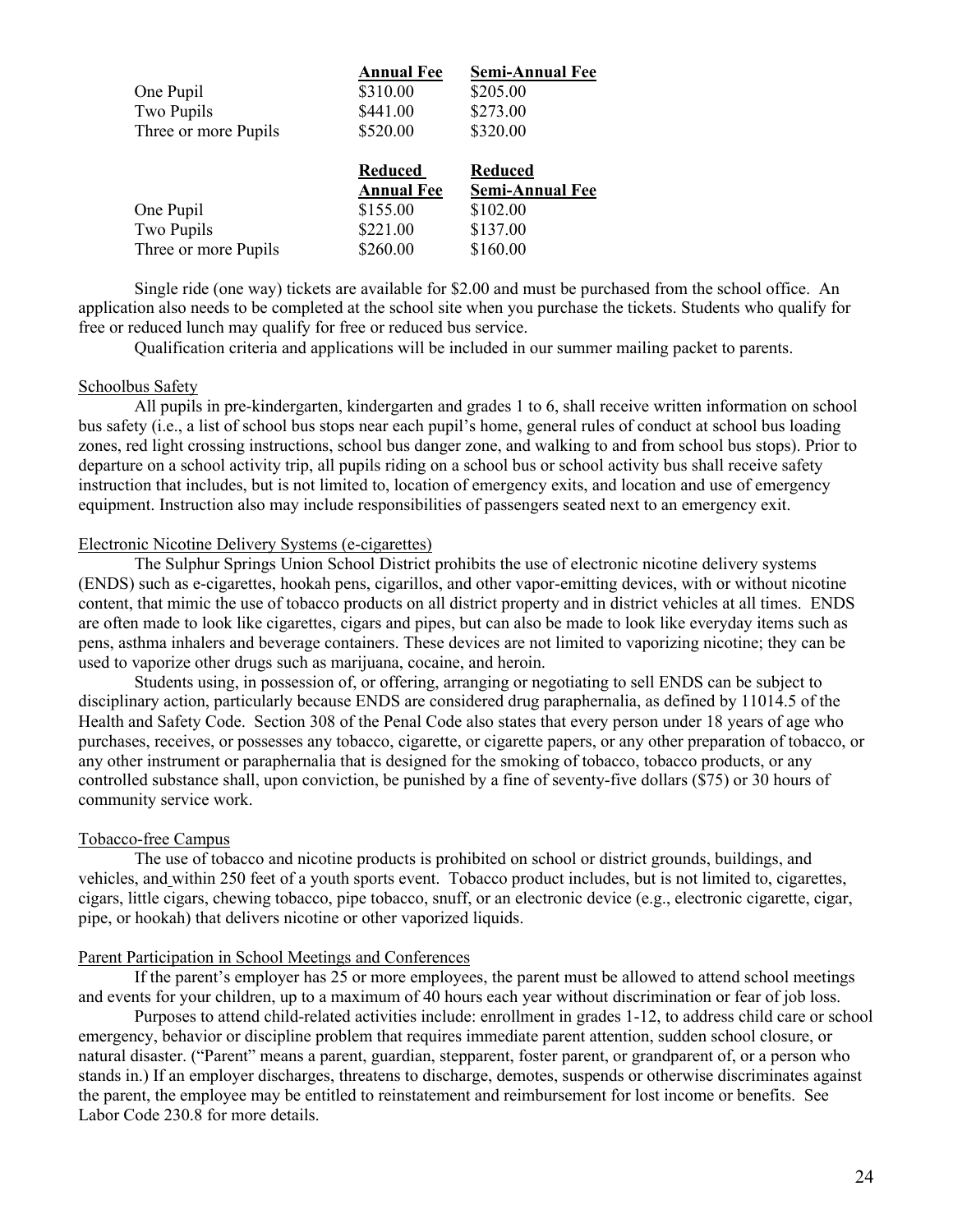# Minimum & Pupil-free Staff Development Days

The school calendars are included with this annual notification. If minimum or pupil-free staff development days are scheduled after the start of the school year, the school will notify parents and guardians of affected pupils as early as possible, with at least one-month advanced notice.

# Brown Act: Required Notices and Agendas for Open Public Meetings

Government Code 54954.2 provides that the agenda description must contain a "brief general description" of both open and closed session items. It further states that the description generally does not need to exceed 20 words.

REGULAR MEETINGS: Agenda in 20 words or less, posted within 72 hours of meeting.

SPECIAL MEETINGS: Twenty-four hour notice must be provided to members of legislative body and media outlets including brief general description of matters to be considered or discussed.

EMERGENCY MEETINGS: One hour notice in case of work stoppage or crippling activity, except in the case of a dire emergency.

CLOSED SESSION AGENDAS: All items to be considered in closed session must be described in the notice or agenda for the meeting. The body must orally announce the subject matter of the closed session. If final action is taken in closed session, the body generally must report the action at the conclusion of the closed session.

AGENDA EXCEPTION: Special procedures permit a body to proceed without an agenda in the case of emergency circumstances, or where a need for immediate action came to the attention of the body after posting of the agenda.

# Open Meetings: Public Comments: Translation

As a parent, you have a right to participate in open meetings with the school district or charter school. If you require a translator, one will be provided to you with the time allotment doubled to allow for both English and primary language translation.

# Further Information is Available

Further information regarding our district schools, programs, policies, and procedures is available to any interested person upon request to our district office.